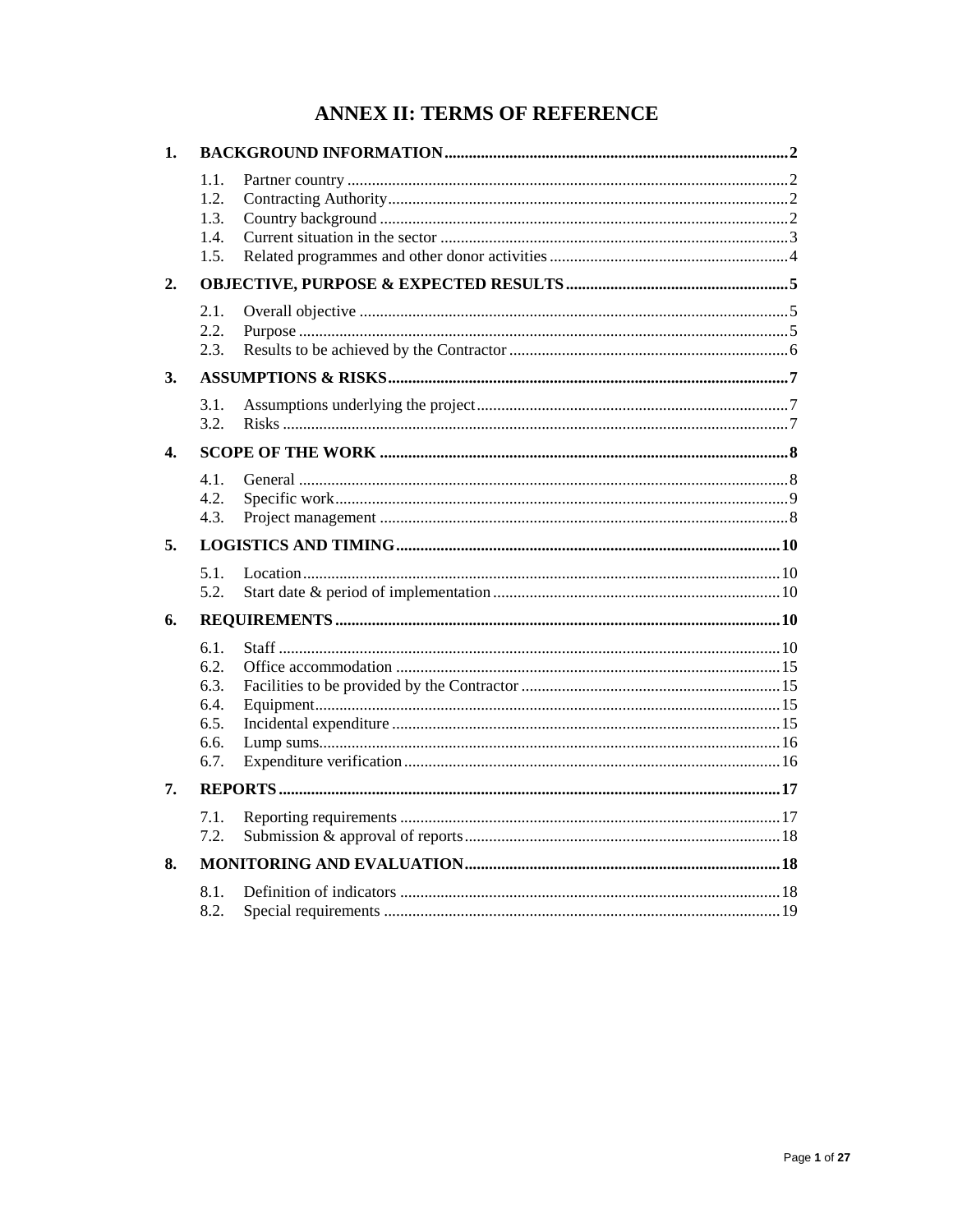# **1. BACKGROUND INFORMATION**

## **1.1. Partner country**

The Federal Republic of Nigeria

## **1.2. Contracting Authority**

The European Union, represented by the European Union Delegation in Nigeria on behalf of and on the account of the Federal Republic of Nigeria.

## **1.3. Country background**

The beneficiary country is the Federal Republic of Nigeria located on the western coast of Africa with a total area of 923,768 SQ KM and a population of  $195,050,000^1$ , with a density person per SQ KM 214.4.

The geographic location places the country at the crossroads of Africa, making it an important transit route. Nigeria is bordered to the north by Niger, to the east by Chad and Cameroon, to the south by the Gulf of Guinea of the Atlantic Ocean, and to the west by Benin. Nigeria is not only large in area, but also Africa's most populous country.

Nigeria has a diverse geography, with climates ranging from arid to humid equatorial: tropical climate with variable rainy and dry seasons, depending on location. It is hot and wet most of the year in the southeast, but dry in the southwest and farther inland. A savannah climate, with marked wet and dry seasons, prevails in the north and west, while a steppe climate with little precipitation is found in the far north.

The length of the rainy season decreases from south to north. In the south the rainy season lasts from March to November, whereas in the far north it lasts only from mid-May to September. Precipitation is heavier in the south, especially in the southeast, which receives more than 120 inches (3,000 mm) of rain a year, compared with about 70 inches (1,800 mm) in the southwest. Rainfall decreases progressively away from the coast; the far north receives no more than 20 inches (500 mm) a year.

The hydrographical territory belongs to the following river basins: The Niger-Benue Basin, the Lake Chad Basin, and the Gulf of Guinea Basin. The Niger River and the Benue, its largest tributary, are the principal rivers. The Niger has many rapids and waterfalls, but the Benue is not interrupted by either and is navigable throughout its length, except during the dry season. Rivers draining the area north of the Niger-Benue trough include the Sokoto, the Kaduna, the Gongola, and the rivers draining into Lake Chad. The coastal areas are drained by short rivers that flow into the Gulf of Guinea. River basin development projects have created many large man-made lakes, including Lake Kainji on the Niger and Lake Bakolori on the Rima River.

Nigeria's economy is one of the largest in Africa. Since the late 1960s it has been based primarily on the petroleum industry. A series of world oil price increases from 1973 produced rapid economic growth in transportation, construction, manufacturing, and government services, followed by a strong recession linked to political instability until the beginning of 2016.

<sup>1</sup> Estimated in 2017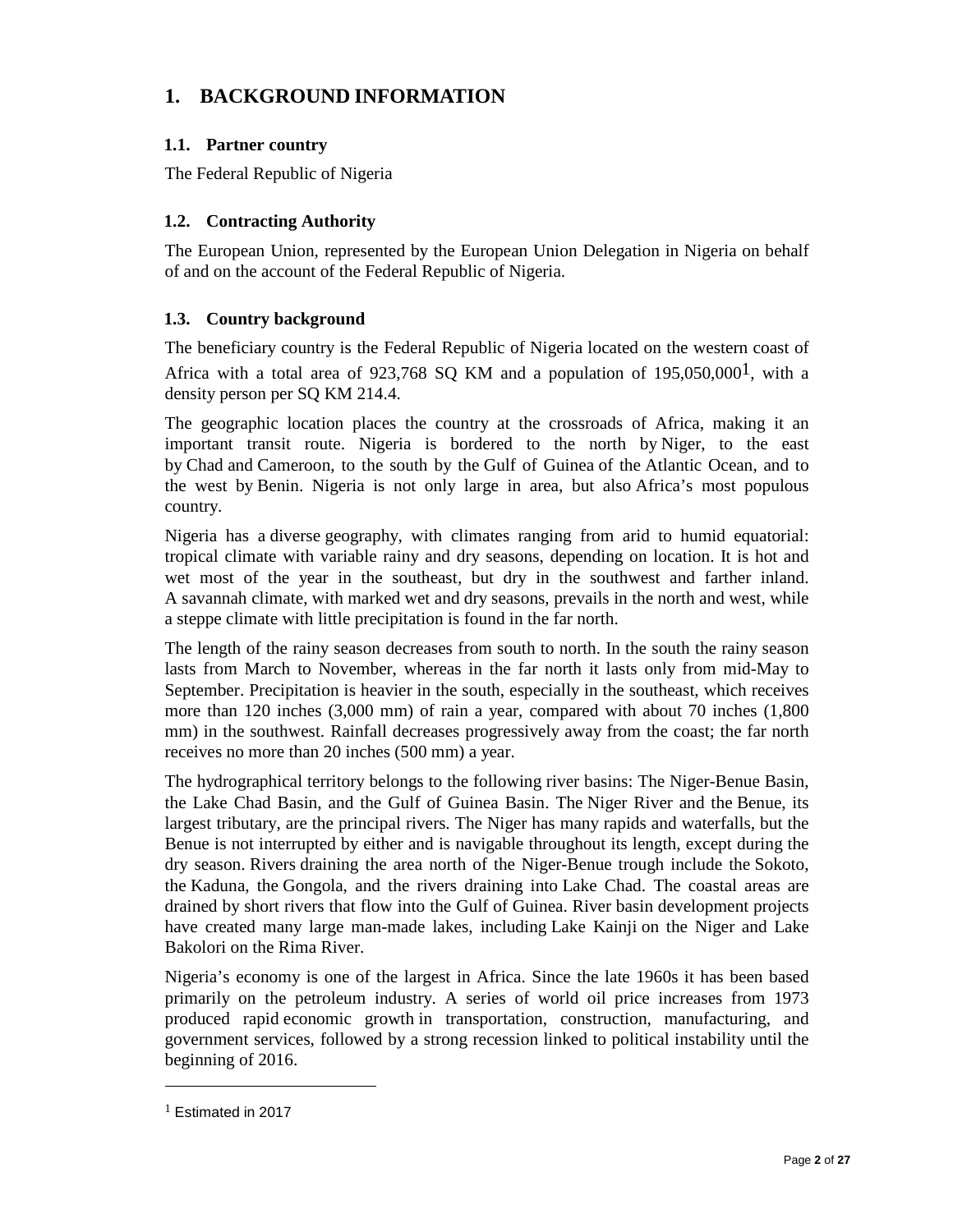Nigerian gross domestic product (GDP) grew in Q3 2017 by 1.40% (year-on-year) in real terms, the second consecutive positive growth since the emergence of the economy from recession in Q2 2017. Nigeria's trade balance (USD Billion) is 13.1 (2017) with exports at 45.8 (USD Billion in 2017) and imports at 32.7 (USD Billion in 2017).

The strategic orientation of the Federal Republic of Nigeria, its ongoing cooperation with the EU and EU Member States, its membership in the World Trade Organization have created conditions for opening of the economy towards the international global market.

The Federal Ministry of Environment (FMoE) is responsible for the Environment and Climate Action. The Federal Ministry of Environment mobilizes the human resources necessary to comply with the requirements of the GCCA+ flagship program, in order to achieve climate change international standards as per Monitoring, Reporting and Verification (MRV) system and ensure its implementation into the national context. The responsibility of the Federal Ministry of Environment consists of the following main functions especially, in the area of policy awareness, enforcement and intervention:

- Desertification and Deforestation ;
- Pollution and Waste Management ;
- Climate Change and Clean Energy;
- Flood, Erosion and Coastal Management (Shoreline Protection)
- Environmental Standards & Regulations

#### **1.4. Current situation in the sector**

 $\overline{a}$ 

Nigeria's engagement in the fight against climate change started in 1994 when it became Party of the United Nations Framework Convention on Climate Change (UNFCCC). Its position towards Climate Change was strengthened with the ratification of the Kyoto Protocol in 2004, with the submission of the first National Communication to UNFCCC in 2003, the submission of the Second National Communication to UNFCCC in 2014, the submission of the Intended Nationally Determined Contribution (INDC) to UNFCCC, approved by H.E the President of Nigeria on 26 November 2015.

Nigeria signed the instrument of ratification of the Paris Agreement on Climate Change on 16th May 2017, its endorsement of the global Treaty took effect when the country officially presented the authorisation and on June 15th 2017 Nigeria became the 146th member of the UN to ratify it. By signing the agreement, Nigeria committed to reducing Greenhouse Gas (GHG) emissions unconditionally by 20% and conditionally by 45% in line with Nigeria's Nationally Determined Contributions, implying an estimated cost of 142 Billion USD for the national budget and national benefits in the amount of 304 Billion USD. In March 2018, Nigeria submitted its BUR1 to UNFCCC to fulfil its reporting obligations and it is currently working on drafting BUR2.

Despite the fact that Nigeria is working hard to fulfil its pledges towards UNFCCC and that the NDC implementation is in the process of being finalized through the first set of sectoral action plans, an additional effort shall be made. In particular, a thorough job shall be carried out, focusing on correct measurement of Greenhouse Gas (GHG) data, data quality, completeness and accuracy, climate change mainstreaming into national and sectoral development plans<sup>2</sup>as well as related adaptation-mitigation co-benefits.

 $^2$  Some narrative parts are not enough if not supported by climate indicators, climate tools and related costs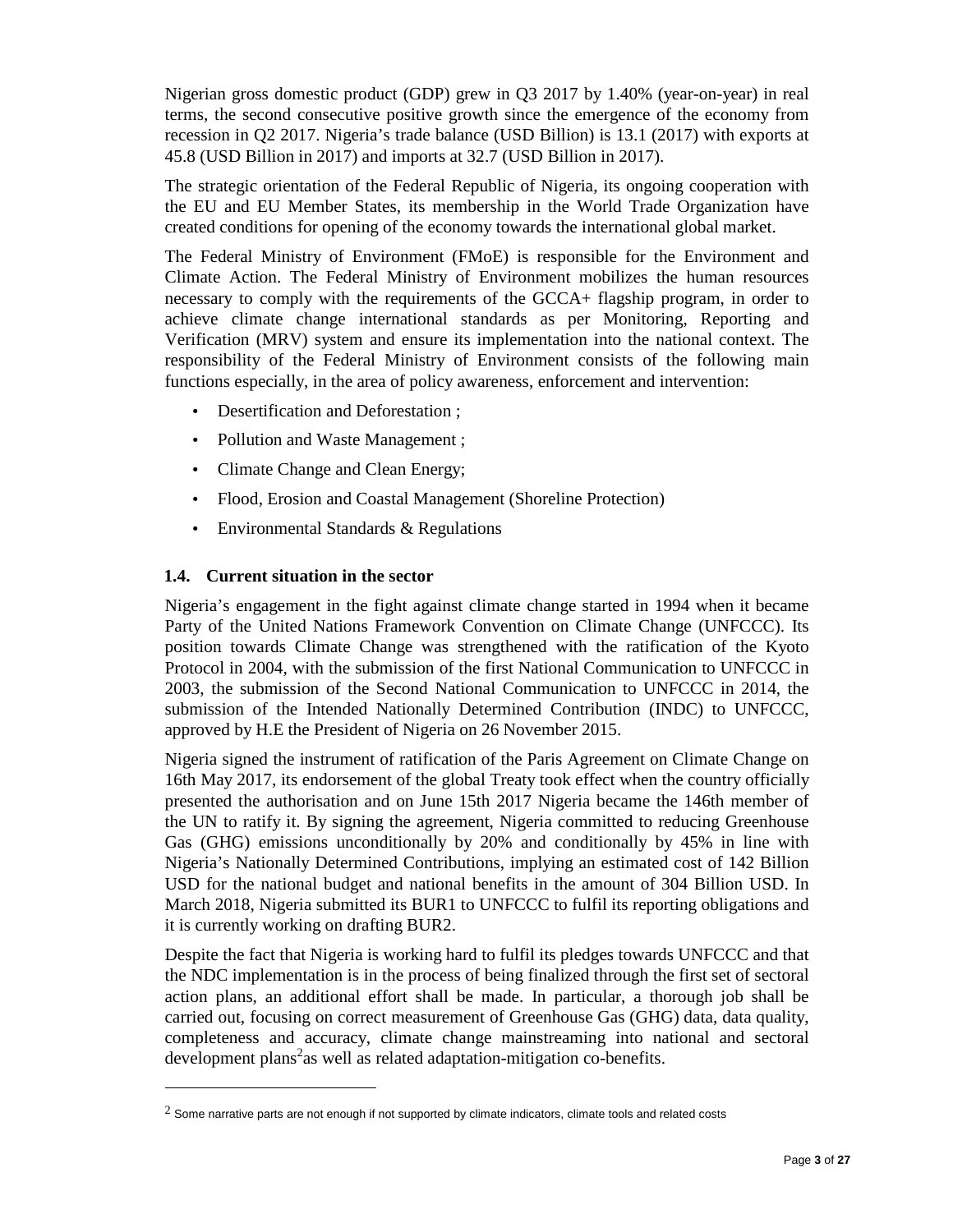Moreover, effects of climate change should be disseminated and the population informed; the private sector should also be involved in the climate change activities as they are also affected by the climate phenomena. This is not the case yet, mainly due to the lack of a climate change communication strategy, lack of guidelines and rules for developing quality and more systematic result driven climate change targets among different sectors and/or actors and/or audience.

Finally, waste shall be analysed, quantified, managed and then, when the baseline will be available, tackled as one of the sectors supporting the country in reaching its 45% conditional NDC target.

The Federal Ministry of Environment, through the Department of Climate Change, is responsible for coordinating all climate change activities, waste management included. An inter-ministerial climate change committee has been established for this purpose, with an embryonic management among the different line ministries.

#### **1.5. Related programmes and other donor activities**

 $\overline{a}$ 

Related projects and associated activities include the following:

## **-The EU funded project "First and Second Contributions to the African Investment Facility in support of the Energy Sector in Nigeria**".

The project is working on i) enabling and fostering investments for sustainable energy; ii) allowing the diversification of on-grid generation capacity through renewable energy; iii) improving access to electricity for disadvantaged, mostly rural, communities. These programmes will strongly support the achievement of the 45% NDC conditional targets focusing not only on increasing the RES (renewable energy solutions) percentage but on reducing fossil fuel solutions and therefore GHG emissions.

-**The EU funded project "Municipal Off-grid Waste to Energy Business Model" in Ogun.** The project aims at creating new off-grid renewable energy power units, while contributing to the reduction of the collected waste landfilling. The EU is cooperating with AFD through the blending facility.

## -The EU funded MRV capacity building project "**Capacity Building on Monitoring, Reporting and Verification of GHG emissions and actions in 7 developing countries<sup>3</sup> "ended in December 2017**.

The project and the provided capacity building focused on the FMEnv as a primary focal point with minor representative from the private sector and NGOs. In addition, the project gave rudiments on MRV and on GHG jargon and methodology as per IPCC. The main results for Nigeria can be framed into some thematic training workshops on the MRV system, on the IPCC- GHG inventory, on the MRV of mitigation actions and an exercise on MRV as applied to grid-connected electricity sub sector (GCESS).

− **AFD programme on transmission system upgrade and extension, supporting Distribution Companies (DISCOs) and vocational training (NAPTIN), including with EU grants**. This programme is looking into energy efficiency gains

 $3$  Algeria, Angola, Egypt, Ethiopia, Ghana, Nigeria and Senegal. The project was divided into 2 phases: 1) provide a national understanding of the national circumstances of the 7 countries in term of MRV of emissions and MRV of mitigation actions; 2) provide capacity building through thematic training workshops and regional workshop on 2-3 selected countries out of the 7. The activities and the level of the capacity building programme was selected according and depending on the needs of each individual country selected for the second phase.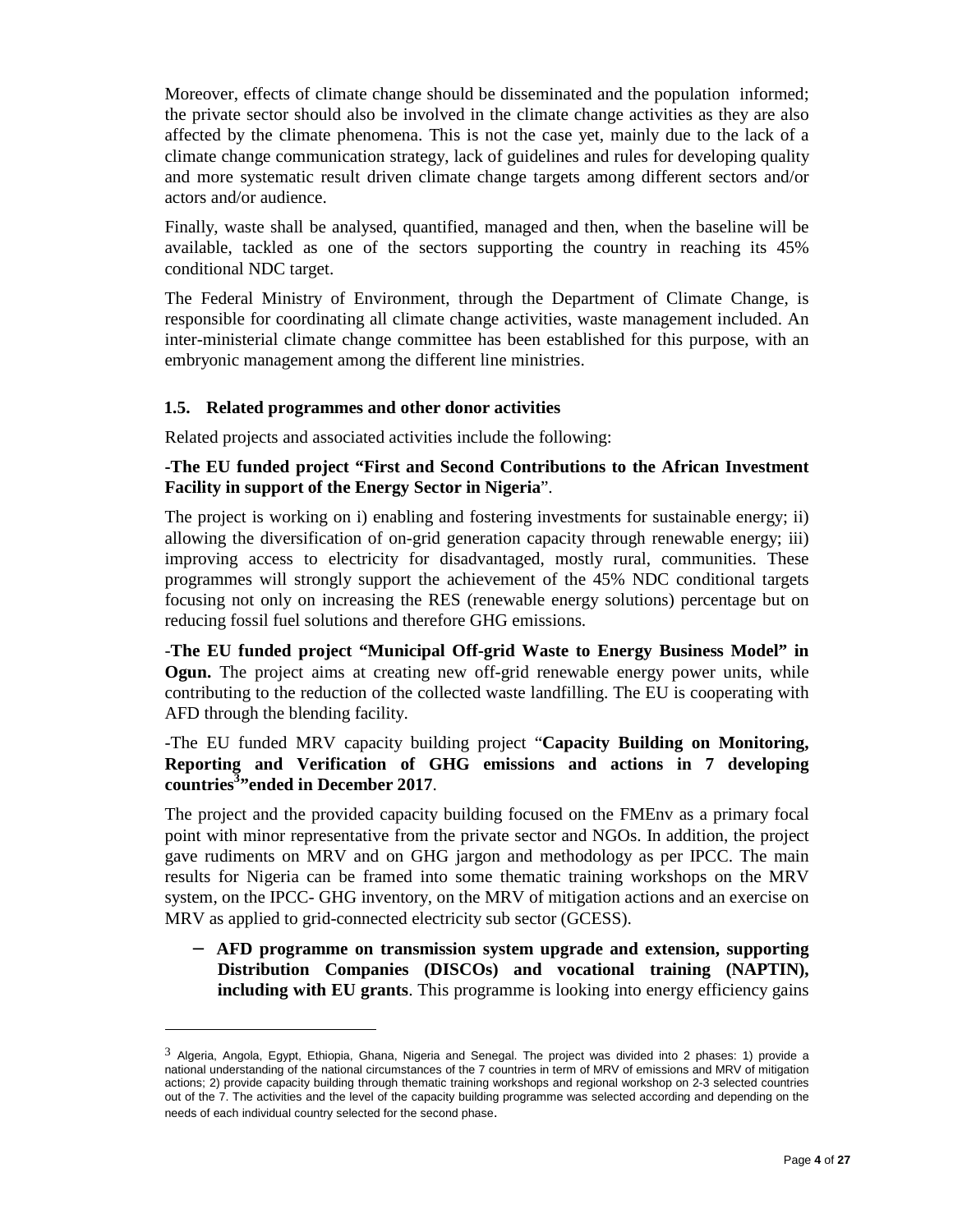and renewable energy through a credit line, SUNREF, supported by EU-ITF and NIP funding approved in 2016. This project will support the achievement of the 45% NDC conditional targets as well as the reduction of GHG emissions.

- − **The German development cooperation in Nigeria –GIZ-,** funded by the EU, mainly core business is focused on sustainable economic development and energy. In the energy field, GIZ provides advisory services to Nigerian partners on how to improve conditions for access to, application of and investments in renewable energy, energy efficiency and rural electrification. A better knowledge on how to deal with clean energy solutions and with cost effective energy efficiency solutions guarantees the achievement of environmental benefits at a lower cost and reduces the economic costs of achieving the climate policy goals as settled in Nigeria's NDC.
- − The EU Commission has recently started a cooperation with UNDP in the framework of the **NDC support Programme** aimed at achieving transformational change by using NDC implementation as a mechanism to scale up investments in climate change and deliver sustainable development. The Programme will build on UNDP's extensive foundational work supporting on low-emission development to help them deliver on the commitments outlined in their NDCs and, through this, on the Paris Agreement and beyond to the Sustainable Development Goals (SDGs).
- − **The Sustainable Energy for All (SE4All) action agenda.** This programme has to be regarded within its leading role in supporting implementation of SDG goals in particular SGD7 but affecting directly SDG 13 in the country, to monitor and report progress towards the achievements of these goals and the NDC conditional targets.

# **2. OBJECTIVE, PURPOSE & EXPECTED RESULTS**

#### **2.1. Overall objective**

The **overall objective** of the project is to support the development and implementation of Nigerian Climate Change Response Program (NCCRP) to guarantee country's economic growth and development strategies while meeting its conditional 45% NDC targets by 2030.

**The specific objective** is to contribute to the creation of Nigeria's GHG emission profile with the aim of pinpointing mitigation actions reducing energy use and costs in favour of renewable energy and energy efficiency solutions. This will be mainly achieved through the creation of sectoral MRVs (e.g. for energy and waste sectors) and a waste baseline.

#### **2.2. Purpose**

The purpose of this contract is the following:

Development of a good planning framework for supporting the country in achieving the conditional 45% NDC targets, working on data quality and accuracy in order to guarantee climate action transparency, ensuring inter-sectoral institutional engagement in its implementation, as well as the definition of the future priority sector to be included in the next NDCs (i.e. waste) to raise the GHG level ambition of the country.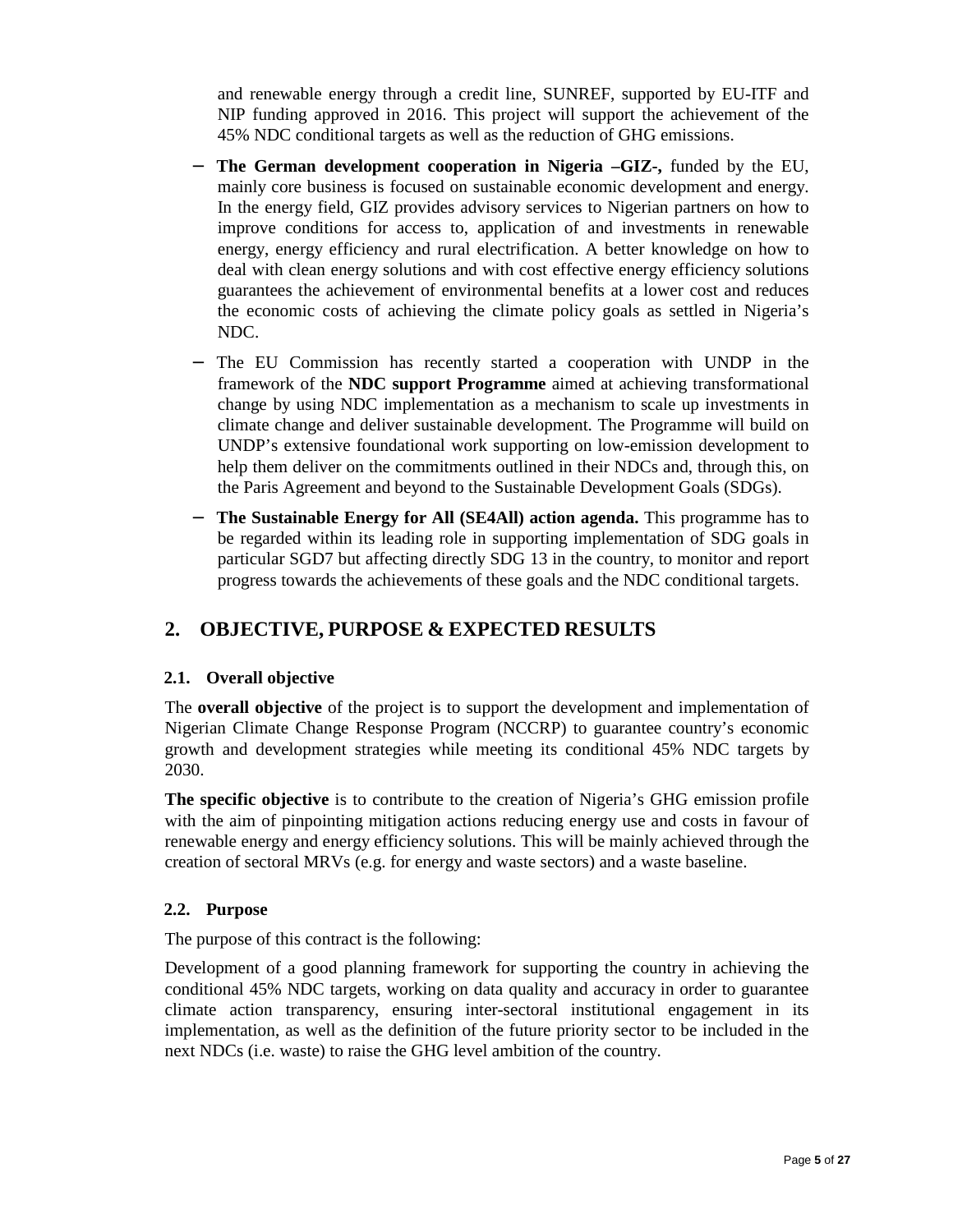### **2.3. Results to be achieved by the Contractor**

The results to be achieved by the Contractor as per different three components will be at the least the followings:

1) The MRV framework is established

The main activities to be developed will be the following:

- − Institutionalize the MRV system set up through official binding procedures for all line ministries: create the institutional legal architecture.
- − Settle the MRV for the energy and the waste sectors.
- − Capacity development of data management and reporting procedures (e.g. training, capacity building, workshops).

2) Climate change knowledge is disseminated and increased

The main activities to be developed will be the followings:

- − Environmental and climate change education is spread at the level of primary and secondary schools through targeted educational programs and activities involving a commitment from the Ministry in charge of education.
- − To increase the level of knowledge of Nigerian climate action at the level of Parliament, Assembly and Governmental body in order to demonstrate the concrete benefits for the country in managing climate change adequately.
- − To raise awareness of the Nigerian climate change debate through increasing the number of targeted radio programs, TV documentaries and social media campaigns about climate change.

3) Waste sectoral baseline and related sectoral emission profile are settled at Federal level and at State level. (e.g. Kano State and Ogun State). Waste management procedures as per international best practices are shared, known and used.

The main activities to be developed will be the followings:

- − To do a sampling characterization campaign at Federal level in cities and towns to be selected, on selected households/dumpsites to obtain data on rate of waste generation, physical composition of waste, sorting and separation efficiency and per capita of waste.
- − To establish waste sectoral baseline at Federal level and at State level: Kano State and Ogun State.
- − Capacity development of waste management protocols and procedures as per international best practices.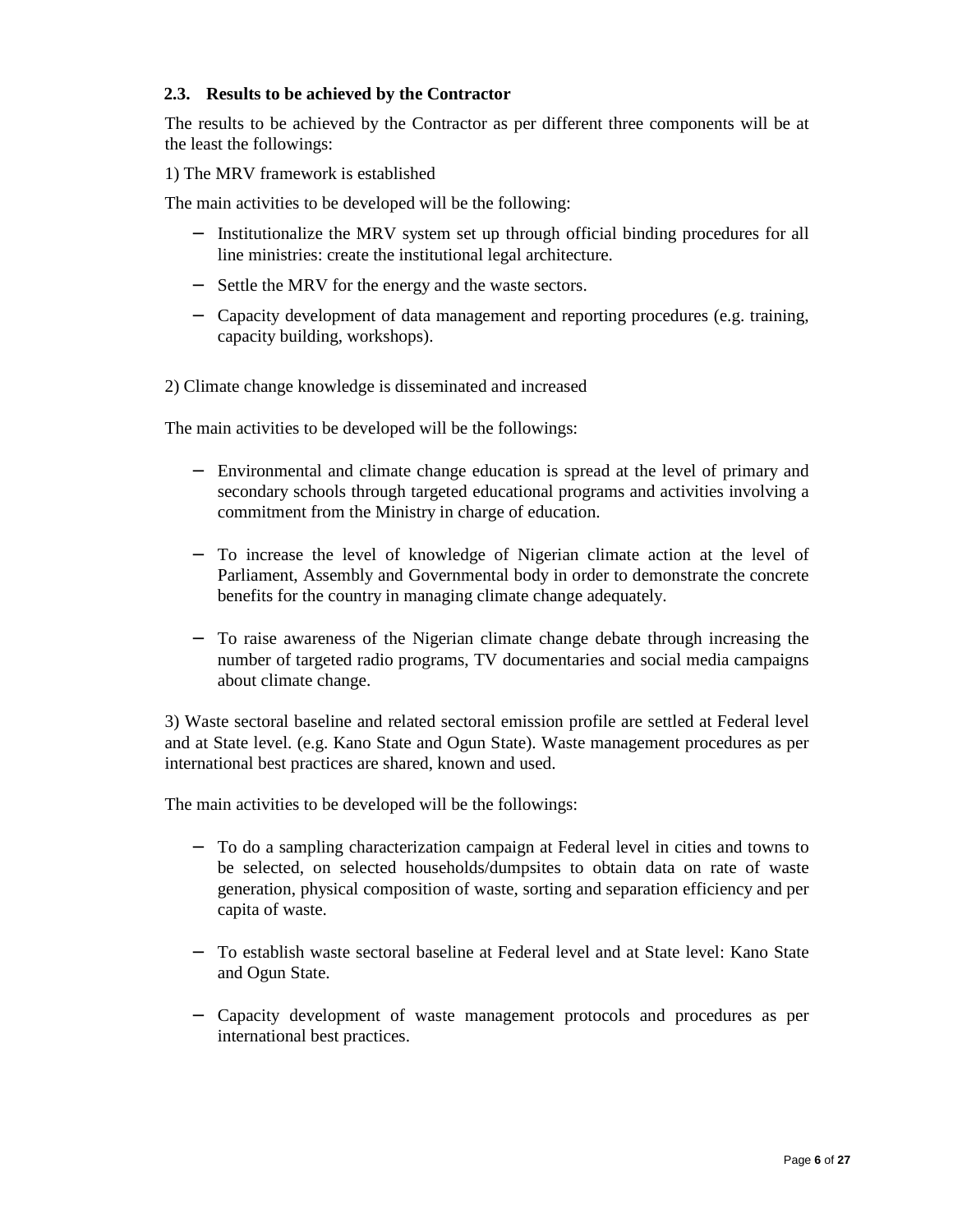## **3. ASSUMPTIONS & RISKS**

#### **3.1. Assumptions underlying the project**

- − Continuous commitment of the Government of Nigeria to support the planning needed for implementation of the project, prioritizing waste management at all tiers of government, raising the level and the quality of the Country's key measures in the next NDC submissions and BUR2.
- − Willingness of the Federal Government, the Federal Ministry of Environment and in particular, its Department of Climate Change in progressing with the NDC implementation process and of fulfilling the NDC targets.
- − To involve institutional structures within the state administration in order to ensure effective implementation of the project deliverables and to strengthen environmental institutions and related human capacities both in quantity and quality terms.
- − Smooth and effective cooperation between all parties involved in the project.
- − Dedicated staff of the Federal Ministry of Environment available during the project implementation.
- − Completion of the tasks in accordance with the predicted time schedule and budget.
- − Sufficient flow of relevant information for the project implementation between the involved parties at Federal and State level.
- − Support and commitment from the involved stakeholders.
- − Results of complementary projects taken into account.

#### **3.2. Risks**

- − Poor buy-in from line ministries to coordinate and implement climate change activities.
- − Lack of sufficient cooperation between all parties involved in the project that could result in low quality of the prepared documents.
- − Unclear division of the responsibilities among involved stakeholders.
- − Inadequate technical knowledge on GHG data collection, measurement, monitoring and reporting procedures/standards.
- − Weak institutional capacity to communicate climate change effects and impacts.
- − No buy in from the line ministries and agencies at Federal level and State level to face waste management problem.
- − Lack of sufficient information and delays on ensuring documents necessary for implementation of the project.
- Change of staff, turnover or transfer of staff during the project implementation.

The consultant will develop and document appropriate risk mitigation strategies in the offer and later in the Inception Report.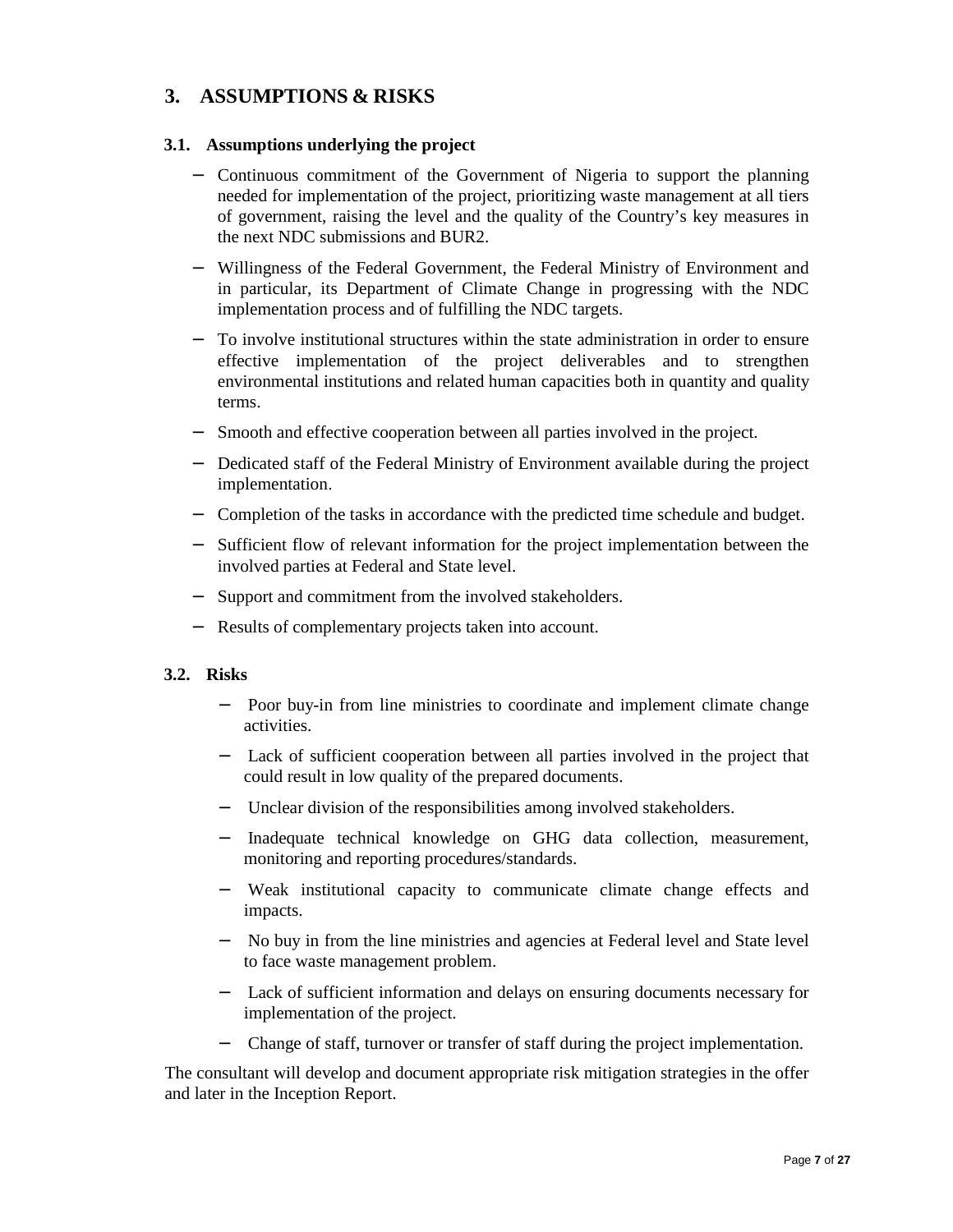# **4. SCOPE OFTHE WORK**

## **4.1. General**

## **4.1.1. Project description**

In close cooperation with the Federal Ministry of Environment, Department of Climate Change, the Ministry of Environment, Kano State and the Ministry of Environment, Ogun State, the contractor will ensure the overall coordination of the project (meetings, reporting, etc.), including, in particular:

- Preparation of relevant technical documents.
- Organisation of the specific activities (meetings, trainings, seminars, workshops, etc.).
- *Ad hoc* assistance to the participating beneficiaries in meeting the objectives of the project.
- Preparation of technical work on MRV, GHG data as per defined sectors affecting the project.
- Study visit to 1 EU Member State to be selected.
- Engagement in high-level dialogues, mentoring.
- Coordination and close cooperation with all governmental bodies affected by climate change as well as private, NGO stakeholders, international donors working in the same area where appropriate.

#### **4.1.2. Geographical area to be covered**

The geographical area to be covered is the territory of the Federal Republic of Nigeria and the selected pilot states of Kano in the north of the country and Ogun in the south of the country.

#### **4.1.3. Target groups**

Different target groups are identified as interested parties ("stakeholders") in this project.

The main beneficiary of the project will be the Department of Climate Change (DCC) of the Federal Ministry of Environment as the competent body in charge of climate change and related negotiation process towards UNFCCC and international donors.

Different target groups are identified as interested parties ("stakeholders") in this project, in particular the main stakeholders for the institutional MRV are the followings:

Ministry of Power, the Ministry of Agriculture, the Ministry of Water Resources, the Ministry of Industries as well as the National Bureau of Statistics.

For the energy sectoral MRV the following parties will be involved:

- The Federal Ministry of Power, Works & Housing (FMPW&H),
- TCN (Transmission company of Nigeria),
- NERC (Nigerian Electricity Regulation Commission);
- ECN (Energy Commission of Nigeria),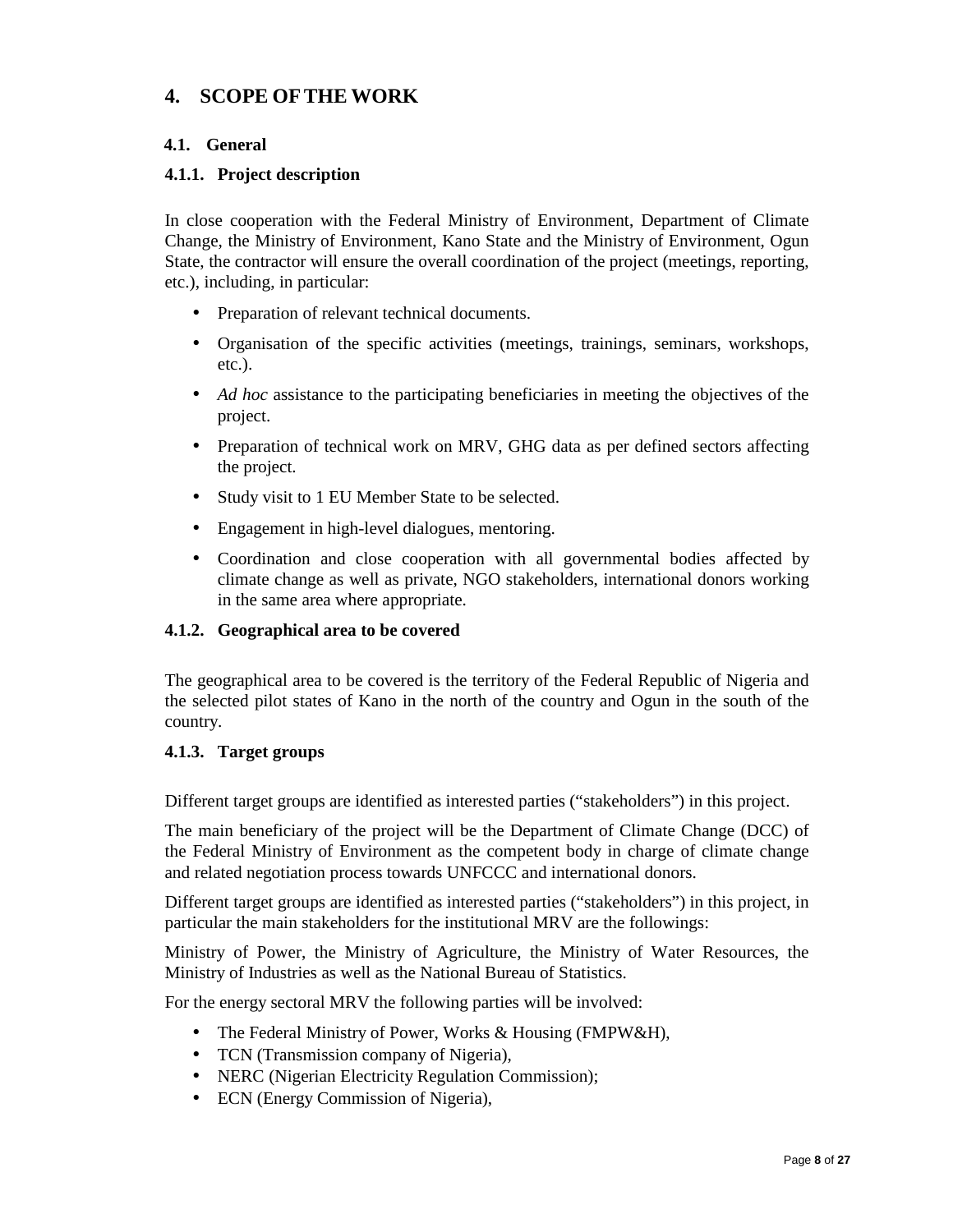- the Federal Ministry of Petroleum Resources (FMPR);
- NNPC (Nigerian National Petroleum Corporation);
- Federal Ministry of Transport;
- NBET (Nigeria Bulk Electricity Trading);
- CREN (Council for Renewable Energy Nigeria);
- REAN (Renewable Energy Association of Nigeria);
- the Africa Mini-Grid Developers Association (AMDA),
- SEPAN (Sustainable Energy Practitioners Association in Nigeria),
- National Gas Company,
- National Control Centre (NCC),
- Rural Electrification Board (i.e. 1 representative for each 36 states),
- DIsCOs (Distribution Company, i.e. one representative for each 11 DIsCos).

For the waste sectoral MRV the following parties will be involved:

- The Federal Ministry of Environment and
- State Ministry of Environment in each of the 36 States with the related competent environmental agency dealing with this data.

Other Stakeholders:

- 1. Institutions participating in the Working Group;
- 2. Chambers of Commerce;
- 3. Ministry in charge of Education;
- 4. Ministry in charge of Transport;
- 5. Hydro-meteorological Administration.

#### **4.2. Specific work**

In preparing this section, the Contractor must comply with the latest Communication and Visibility Manual for EU External Action (see https://ec.europa.eu/europeaid/funding/communication-and visibility-manual-eu-externalactions\_en).

The compliance with this shall be made an output of the contract and the contractors shall include in its reporting what have been accomplished. The Contractor shall ensure the capitalisation and sharing of knowledge related to the implementation of the project. It concerns observations of technical and pedagogical value, which are interesting for other professionals, and which do not infringe with the obligations of the article 14 of the General Conditions of the Contract. Moreover, the Contractor shall consider the commitment of Nigeria towards the 2015 Paris Agreement on climate change as included in its first Nationally Determined Contributions (NDCs). For sharing such information, the Contractors shall use the capacity4dev.eu web platform.

The project will be divided into three phases:

- − Inception phase lasting 2 months from the signature of the contract
- − Implementation phase lasting from Month 3 until Month 46
- − Final phase lasting from Month 47 and Month 48.

The below list of tasks constitutes the minimum required. The Contractor will refine and complement these in the Offer and in the Inception report.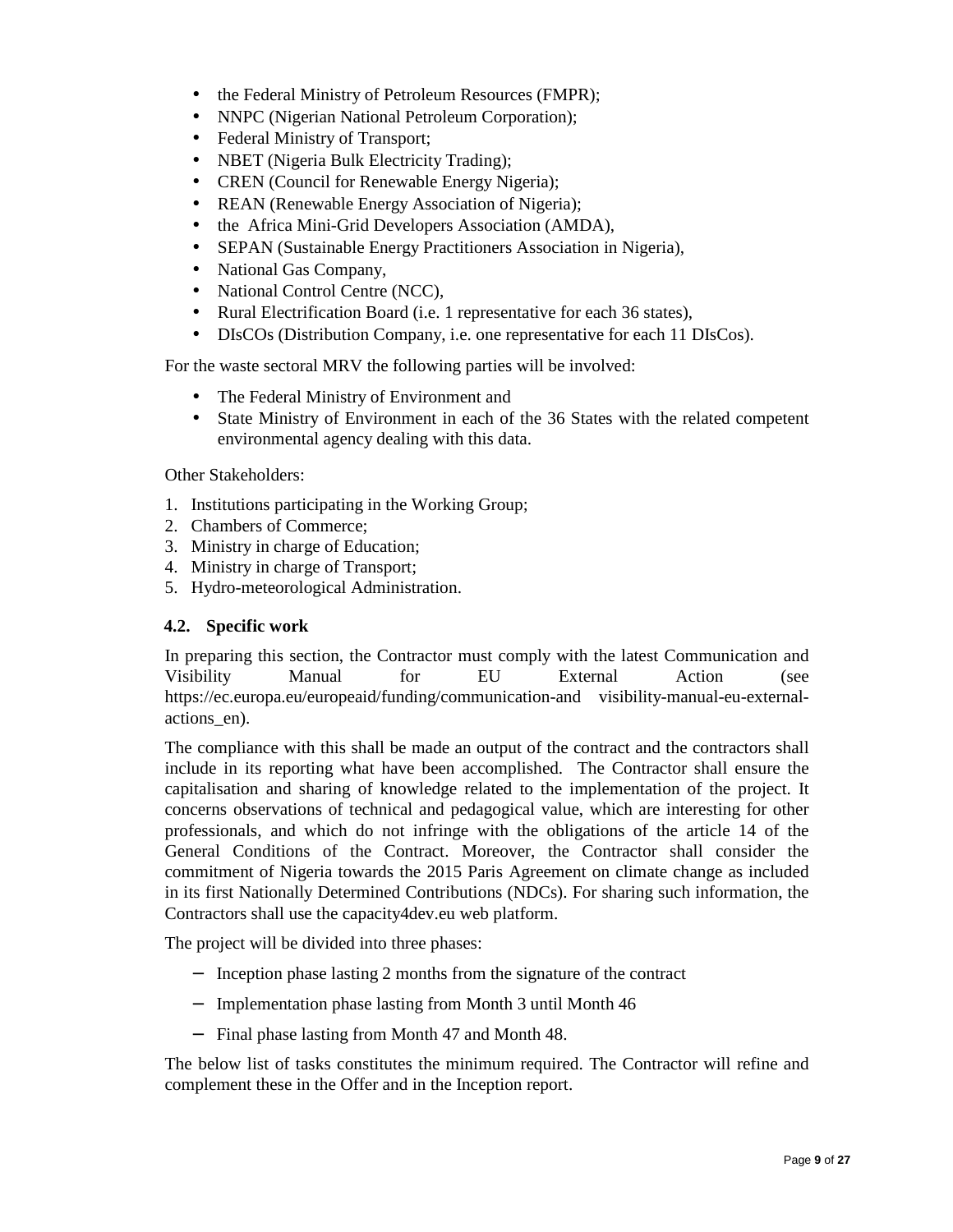## **4.2.1. Inception phase (2 months)**

The tasks to be carried out during the Inception Phase are the followings:

- − Review of the present ToRs and the contractor's O&M taking into account any developments (i.e. legislative, institutional, relevant work undertaken by the Federal Republic of Nigeria and /or donor funded projects) that have an impact on validity of expected results, scope of work, activities, time schedule and allocation of resources.
- − Proposing any changes if necessary.
- − Updating the project log frame matrix to incorporate possibly required changes as per new different conditions/situations and similar, following consensus with the Federal Ministry of Environment.
- − Facilitating establishment of the at least the three Working Groups for MRV: institutional, energy and waste.
- − Developing a list of stakeholders and proposing procedures for their involvement for each final output.
- − Upgrading the Tables of Contents for the mandatory results.
- − Updating/Reviewing a detailed project Work Plan for all activities throughout contract duration. This will include information on start date, end date, milestones, locations, deployment of experts (including their recruitment profiles) and other resources including key staff of the FMoE and linking these inputs to outputs and results. The work plan will allow monitoring the project progress, delivery of the defined outputs and resources consumption. Milestones in the work plan must be verifiable, linked to the outputs and defined in way to indicate any possible delays in the implementation at early stage. The Work Plan will be developed in close cooperation with the Federal Ministry of Environment and the representative from EUD Nigeria and discussed in details prior to its inclusion in the Inception report.
- − Organizing at least one Inception Phase workshop to meet with relevant representatives of the target groups to inform about the project, its purpose, objectives, expected results and benefits and their role. This meeting will be organized as a visibility event for the launching of the project.
- − Summary of minimum expected outputs from inception phase as per above detailed description:
- − Revision and/or change of targets and indicators proposed in the logical framework matrix within Inception report, if deemed necessary.
- − Working groups for development of mandatory results established.
- − Stakeholder lists developed and procedures for their involvement prepared.
- − Tables of Content for the mandatory results updated.
- − One-day Launching workshop of the project for at least 200 participants held.

## **4.2.2 Implementation Phase (from 3rd month until 45th month)**

The following tasks will be achieved during the Implementation Phase:

## **Task 1: An MRV system is established implying that the legal architecture for the institutional MRV is created.**

The Federal Ministry of Environment needs to create a robust domestic data system composed of complete, accurate and transparent GHG data and in particular of annual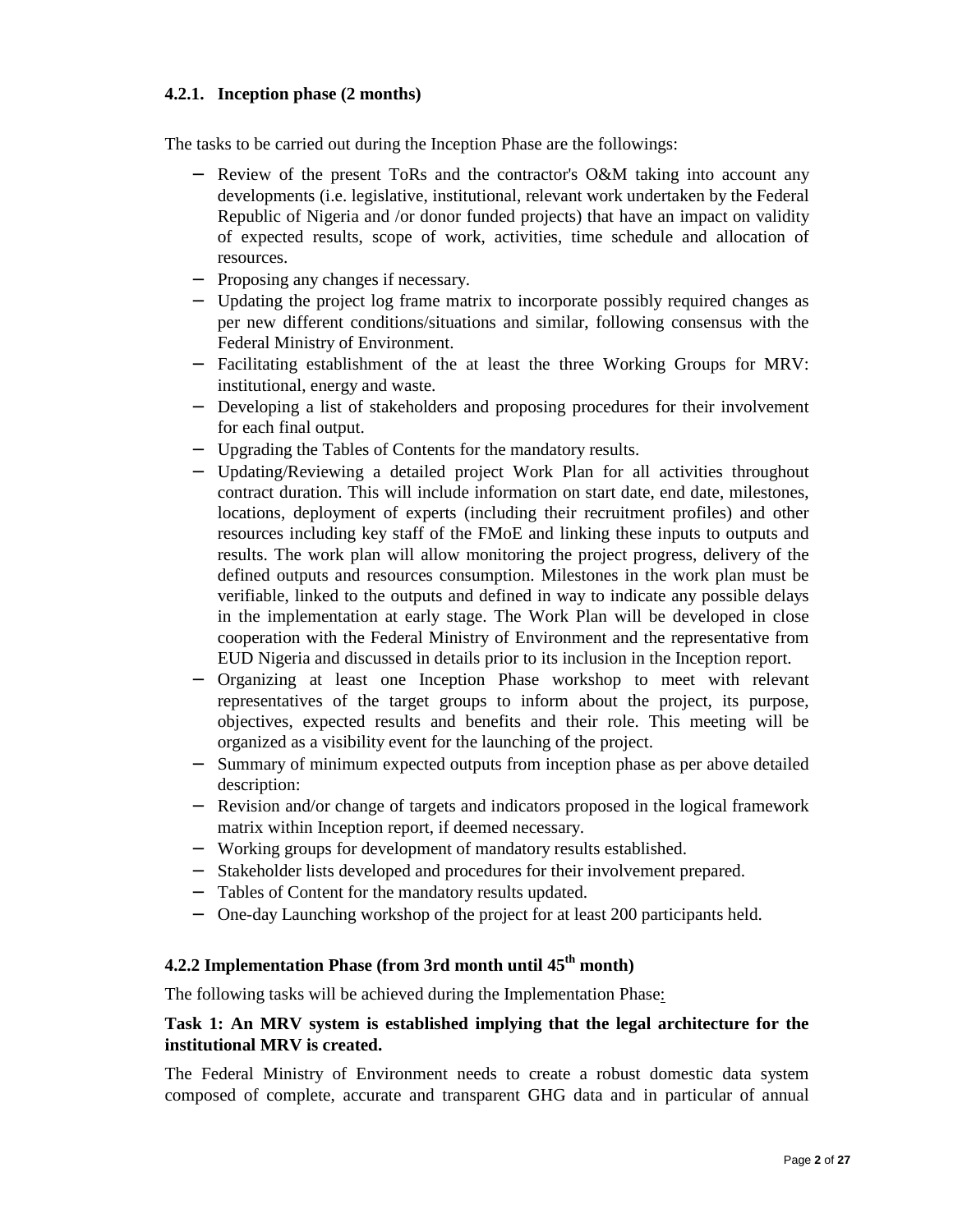greenhouse gas inventories, inventory related chapters of the biennial reports as well as "National Communications" (NC) in line with the UNFCCC requirements.

The long term goals for the Federal Ministry of Environment will be to be self-sufficient in producing regular high quality GHG data suitable for NC, Biennial Update Reports (BUR) and NDC. Activities are targeted at ensuring the timeliness, transparency, accuracy, consistency, comparability and completeness of GHG data, including progress in their emission reduction commitments following the Paris Agreement on climate change. Indeed, improved availability and standardization of activity data and reporting format is considered a pivotal step to progress towards transparency as per Paris agreement on climate change. This will imply a huge need of data standardization process to be rolled out across the key stakeholders to ensure enlarged availability of timely and high-quality data from the various stakeholders.

Assistance will focus on setting up the legal and organisational framework to support the implementation of the MRV, including the decision-making on formal responsibilities of each involved entity and the need to organise implementing elements at domestic level. This process will require the effective governance and stakeholder involvement/commitment since the very beginning of the project.

A special attention shall be paid to QA/QC – quality assurance / quality control regarded as the phase capable of improving the performance in monitoring and reporting emissions. Indeed, the process of verifying the emission reports shall be regarded as the effective and reliable tool supporting the quality assurance and quality control procedures, providing information upon which an operator can act to improve its performance in monitoring and reporting emissions.

The following non-exhaustive activities will be considered:

- Starting from the institutional skeleton drafted in the framework of the previous EU funded project, finalize the pending legal and institutional gaps for the domestic system capable of implementing the MRV requirements: this includes the development of a simple but binding legal structure with a database system and template documents for the FMoE Department of Climate Change to be used for the M and for the R.
- QA/QC: Verification procedures to be settled and accredited bodies to be certified.
- The pilot exercise, initiated in the framework of the previous EU funded project targeting energy on- grid, shall be extended to the whole energy sector and upgraded into a sectoral MRV. A sectoral MRV for the waste sector shall be designed and implemented. In both sectoral tools, a special attention shall be devoted in specifying and implementing, at Federal and State level, roles, responsibilities, timing of reporting, modalities of reporting, procedures and subjects accredited for verification. In particular, the following actions shall be considered:
	- i) Identification of the key institutions at Federal and State levels responsible for data measurement and record keeping.
	- ii) Creation of a data sharing and reporting arrangement format.
	- iii) Evaluation of the existing legal, policy and technical frameworks for data collection within the energy and waste sectors.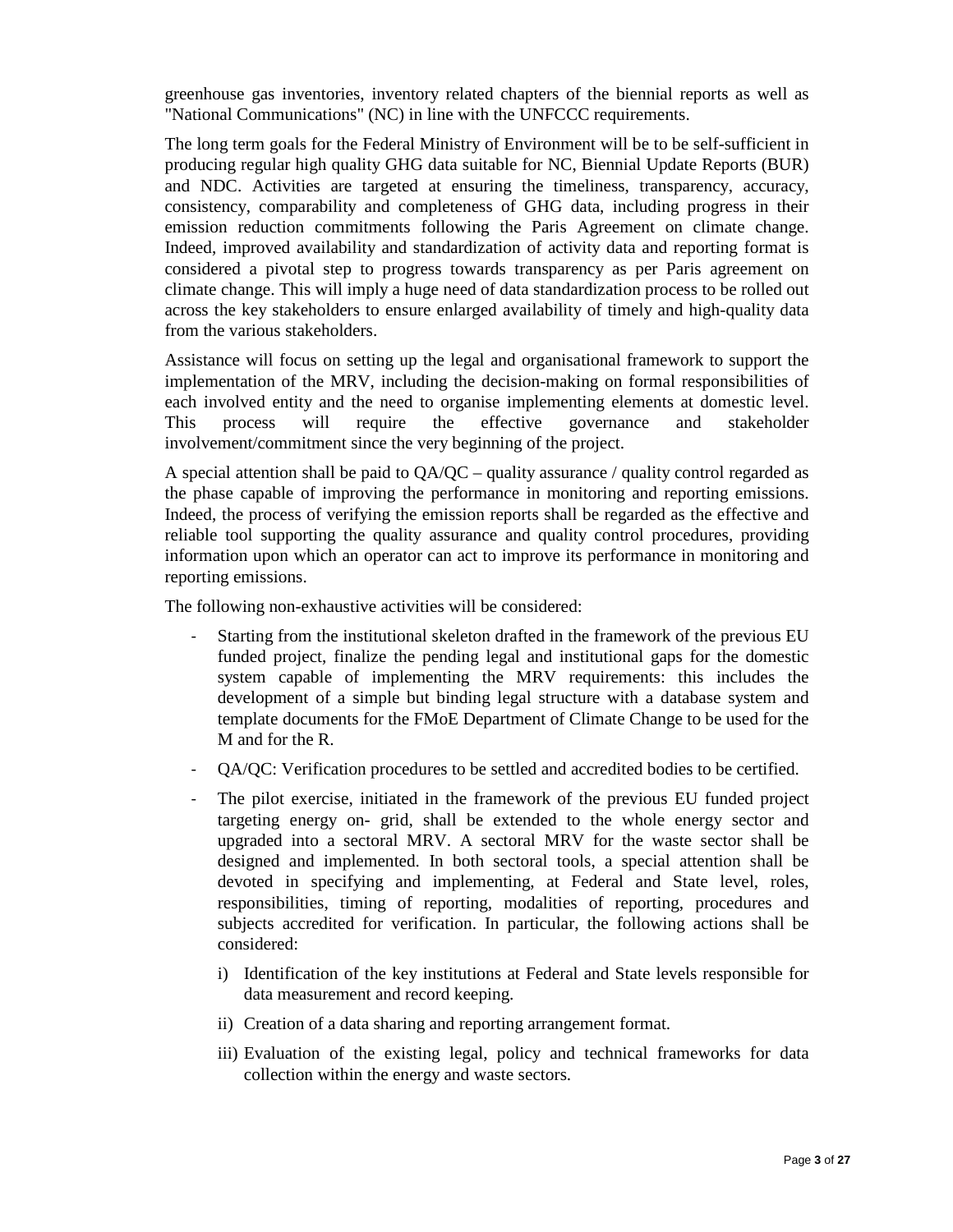- iv) Identification of public (i.e. Federal and State levels) and private sector stakeholders, their mandates, roles and responsibilities under the energy and waste sectors for creating the sectoral MRV.
- v) Identification of the requirements for the development of the national, sector level GHG emissions accounting activities under the energy and the waste sectors.
- vi) Identification of data collection tools, methodologies and calculations for the baseline emissions under prioritized areas of the energy and waste sectors.
- vii) Set up of the QA/QC procedures for GHG data collection and reporting for the energy and waste sector.
- Training on MRV system and accredited verification entities shall be carried out.
- Capacity building on implementation of the selected sectoral MRV.

Summary of minimum expected outputs as per above detailed description:

- − 1 no. Institutional MRV.
- − 1 no. Sectoral MRV for the energy sector.
- − 1 no. Sectoral MRV for the waste sector.
- − 4 nos. MRV training sessions per year:
	- o 2 at institutional level,
	- o 1 for the energy sector and
	- o 1 for the waste sector to be organized into the 6 geopolitical zones.

At institutional level, 100 Participants for each training session shall be considered. For sectoral waste, 3 representatives from each 36 states and the Federal Capital Territory shall be considered and divided as per relevant geopolitical zone. For the energy sector, 100 participants for each training session shall be considered.

- − Plan for Strengthening Administrative Capacities for MRV Management and Mechanism for monitoring the implementation of the above indicated plan and reporting on the status of implementation established.
- − At least 2 WG meetings for each year, for each sectoral MRV organized, materials and reports prepared.

#### **Task 2: Climate Change knowledge is disseminated and increased**.

This task is aimed at supporting capacity building actions for increasing the perception and the knowledge of climate change topics among different target audience through strong awareness and sensitization campaigns.

The increase of the awareness by the general public of the progresses and benefits derived from climate change activities has proven to be a difficult, long term task. That is mainly due to the scarcity of devoted visibility means and to the technical nature of the activities. Difficulties emerge when it comes to transmit climate key contents or achievements into simple and understandable words for the non-technical user. Moreover, often the technical experts are not good communicators, and do not give enough significance to communication, awareness and visibility actions.

Nevertheless, general public awareness is required to obtain a wider public support, approval and especially implementation of the climate actions, which is in turn a powerful means to foster the support of political levels to climate activities. This task will include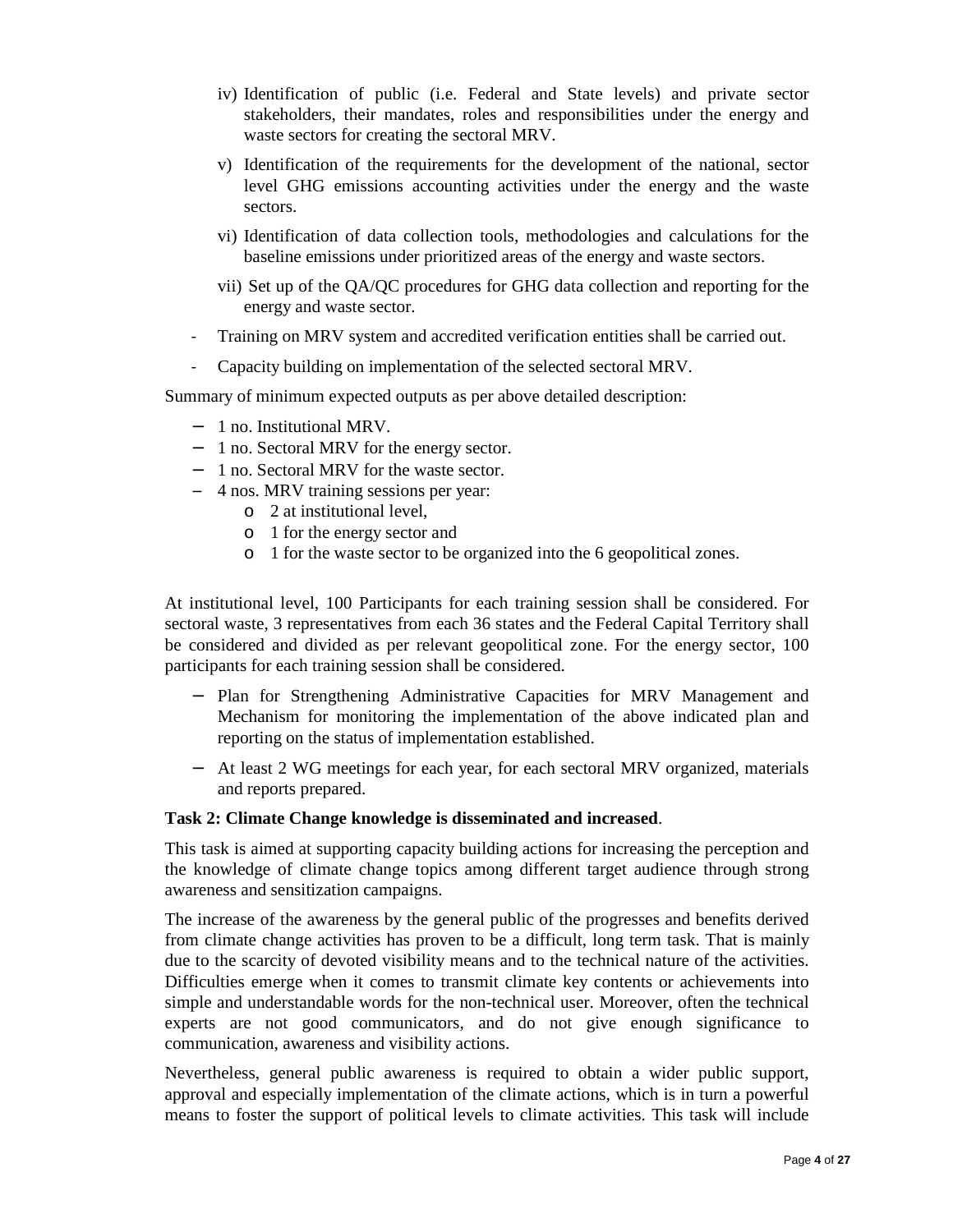the input of the Key experts as well as non-key experts in visibility and awareness, making the full use of communication tools available nowadays, especially internet and social media, starting from implementing and upgrading what is already in place at the moment. (i.e. newsletters, policy brief, high level breakfast meeting).

Moreover, a special attention shall be devoted to create dedicated and tailored environmental programs in the primary and secondary schools in the country focusing in particular on Abuja, Kano and Ogun states, regarded as the main geographical areas covered by the present project. Environmental education programs for these school categories have to be regarded as a way to emphasize cooperative learning (i.e., working in teams or with partners) with critical thinking since the childhood.

The following activities will be considered:

- − Create an environmental education program involving primary and secondary schools in Abuja, Kano State and Ogun State in cooperation with the Ministry of Education in order to have a real long-lasting commitment and lay down the basis for a behavioural change in the next generation.
- − Work on increasing the level and the quality of information to be channelled to different governmental audience in order to ease the technical jargon and transform scientific acronym into tangible results for all the Nigerian economy sectors affected by climate change.
- − Increase the audience of climate action results targeting and using the variety of mass media and social media to reach all the levels of the Nigerian population.
- − Training and/or capacity building for "media professionals" on how to communicate about climate actions - including technical aspects - through simple jargon, which can easily be remembered over years and representing the main features of the country.

Summary of minimum expected outputs as per above detailed description:

- − 100 schools to be selected in Abuja, Kano and Ogun States with environmental education programs in place.
- − 1 radio program to be broadcasted for one month before the raining season and after the raining season for each year of the project.
- − 2 TV documentaries on climate change negative effects and successful stories.
- − 7 media campaigns on Nigerian climate change problems and how Nigerian is acting accordingly: 1 at national level and 1 in each of the 6 geopolitical zone per year.
- − 2 social media selected and used as vehicles to convey messages about climate activities to a wide audience.
- − 3 sensitization campaigns for each year to be organized in Abuja, Kano and Ogun states.
- − Policy influencer plan and methodological approach.
- − 4 Training sessions for media professionals, one per year.
- − 1 website upgraded and/or created.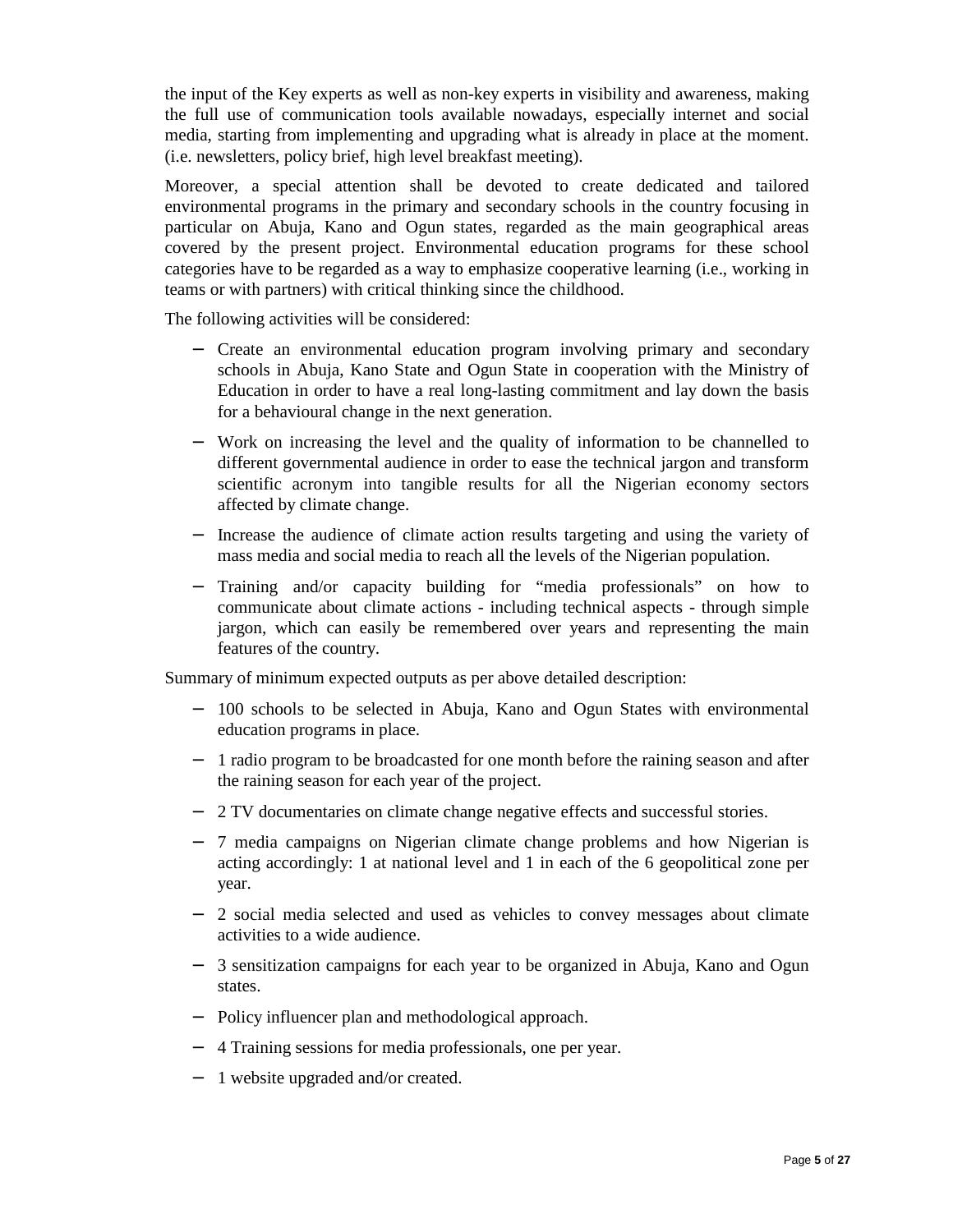## **Task 3: Sectoral baseline and related emission profile are established at Federal and State levels. Waste Management procedures as per international best practices are shared, known and used.**

The task is aimed to measure the real waste emission reduction potentialities, ranking waste among the NDC priorities in the next submission phases. Moreover, it will allow to have a strong effect in terms of change in practices at field level as private and public stakeholders will be trained on how to deal with different mitigation/adaptation actions related to waste management and on international best practices and protocols as applied to the sector.

It will also support the Department of Climate Change in preparing for the update of the NDCs and the related tasks under the UNFCCC. Particular emphasis shall be put on harmonising the approach to data collection and processing, including waste management among the priority of the country. Reliable national data on waste generation and composition that will inform effective planning on waste management in Nigeria is still absent. This information has to be developed in order to provide a comprehensive, critical and informative evaluation of the national waste management options. To start achieving this data at Federal level, selected households and/or dumpsites in selected cities and towns will be sampled to obtain first a set of data on rate of waste generation, physical composition of waste, sorting and separation efficiency and per capita of waste.

The work has to be regarded into two different perspectives: i) data quality work: to measure, to understand the quantities of waste entering into the waste management system<sup>4</sup>, the increase of waste generation and further improvement of waste management processes, directly leading to the emissions of GHG; ii) enhancement of the capacity of the GHG emission mitigation of waste management through incremental implementing of recycling, composting, waste to energy and other similar procedures.

It will address raising-awareness events at Federal and State level on the outcomes and provisions of the Paris Agreement. The work will focus on the institutional requirements related to waste management. The best practices and experiences from Member States and from the regional neighbourhood context will be used as part of the training materials.

The necessary capacity building will be determined, both logistically and in terms of human resources. Considerable time is needed to ensure that stakeholders are well aware of the legal implications of the international best practices. Moreover, the authorities involved should agree on a plan to ensure that the time-frames for their implementation in the national context will be respected, while at the same time guaranteeing the accuracy, transparency and comparability of the information and data.

Summary of minimum expected outputs as per above detailed description:

- − 3 Baselines for the waste sector: one at Federal level, one for Kano State and one for Ogun State.
- − 1 Waste characterization at Federal level in some cities and towns to be selected, on selected households and/or dumpsites to obtain data on rate of waste generation, physical composition of waste, sorting and separation efficiency and per capita of waste.

 $\overline{a}$ 

<sup>4</sup> Kano and Ogun States in particular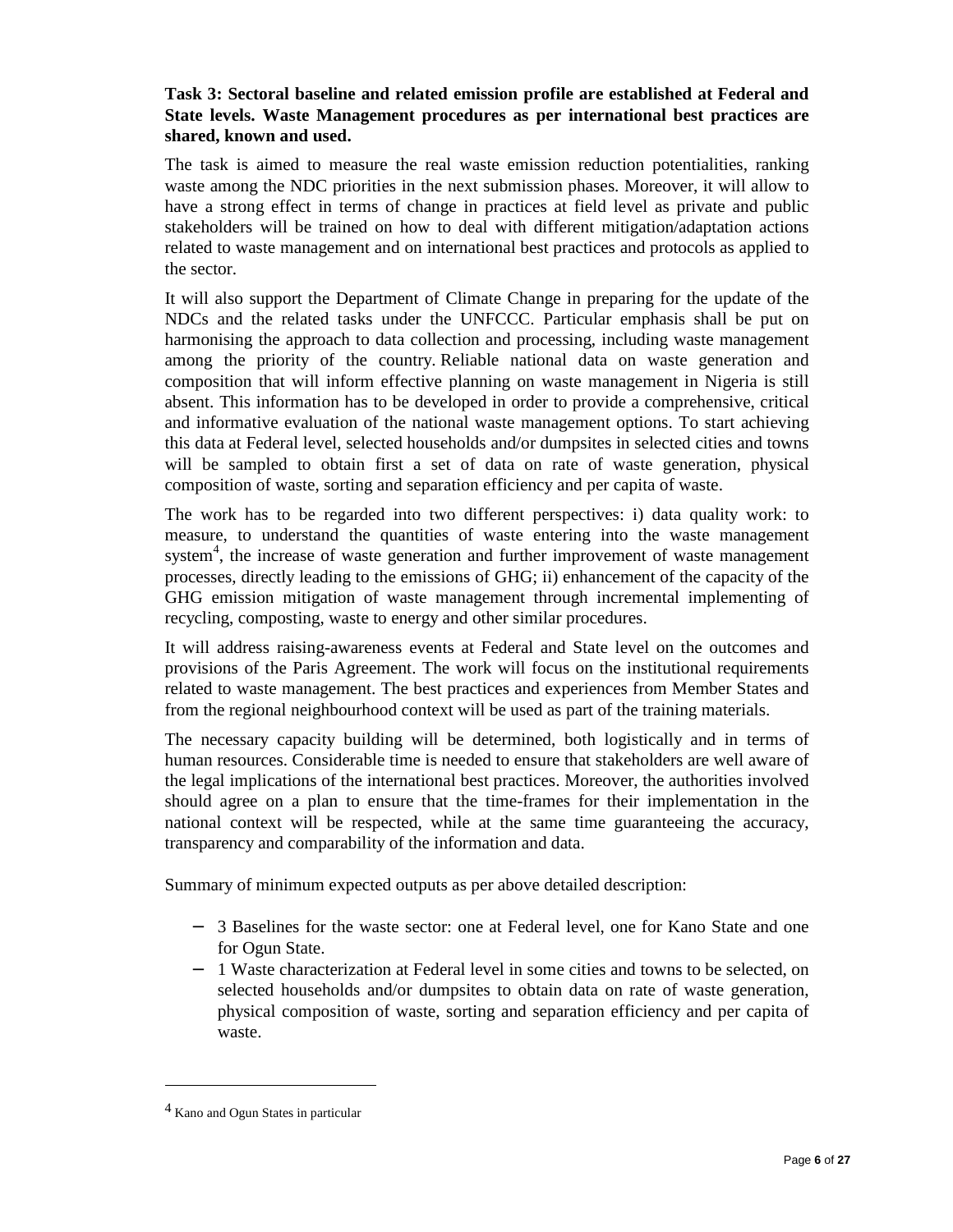- − Education campaigns for households to be used for sampling purposes on waste sorting and separation using designed flyers.
- − Protocols and plans to manage waste management.
- − Protocols and plans on how to manage and report waste data.
- − International procedures on waste management in force and used.
- − 2 capacity building activity/workshops inviting different waste sector operators (public, private, SMEs, NGO, CSO).
- − 1 training session per year involving only public bodies at federal and state level: 3 representatives from each state shall be considered in order to guarantee enough share of technical information.
- − 1 study visit for 20 participants, selected from among staff of relevant stakeholders, in one EU Member State.

**4.2.3. Final Phase from month 47th until month 48th** this is necessary to guarantee the proper closure of the project and guarantee its sustainability in the future.

In particular, a draft final report shall be submitted and shall include at least:

- − An overview of all activities developed during the project.
- −
	- − A summary of the outputs as per contract.
	- − A description of the achievements including problems encountered and recommendations. It will focus on all major project deliverables and it will provide involved stakeholders with the necessary information about the project, including lessons learned.
	- − An assessment of the impact of the project as measured against the stated objectives.
	- − Recommendations on further operation of the structures and mechanisms created under the contract.
	- − A list of the main documents and training materials of the project to be delivered to the project's Federal Ministry of Environment to capitalize the experience, lessons and knowledge accumulated.

A closure project event shall be organized. The event will have as the main purpose to present project achieved results, activities and challenges for the future.

The final report shall be submitted taking into account the amendments to the draft report as agreed during the meeting with involved stakeholders and as suggested during the close event, with short description of the achievements including problems encountered and recommendations.

Summary of minimum expected outputs:

- − 1 Project final event: at least 200 participants to be invited.
- − 1 draft final report.
- − 1 final report.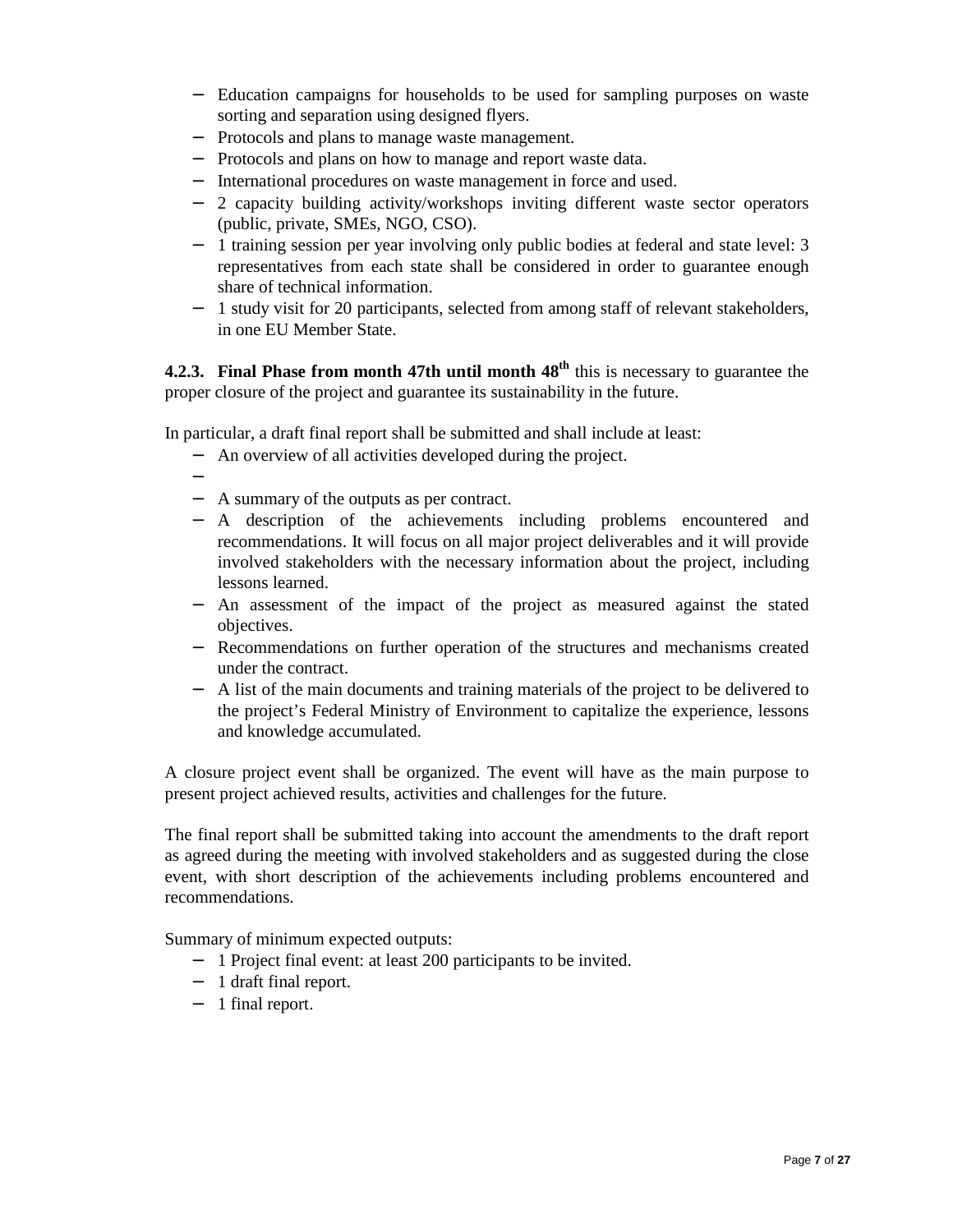## **4.3. Project management**

## **4.3.1. Responsible body**

The Department of Economic Management, Business Climate & Energy of the EU Delegation to Nigeria will be responsible for managing the contract.

#### **4.3.2. Management structure**

Project Steering Committee (PSC) at the highest level will be established to oversee the implementation of all project activities.

The Steering Committee (SC) will be chaired by high level officer from the Federal Ministry of Environment and will be composed as follows:

The members will include the Federal Ministry of Power Works & Housing, Federal Ministry of Agriculture and Rural Development, Federal Ministry of Budget and National Planning, Federal Ministry of Education, Federal Ministry of Finance, National Bureau of Statistics, representatives from Kano and Ogun States, from local government, civil society, NGOs and the European Union Delegation to the Federal Republic of Nigeria as an observer.

Other bodies, agencies or institutions may be proposed (in consultation with the Department of Climate Change) as Committee members/observers.

The Steering Committee will have regular meetings to oversee the implementation of the project. Ad hoc meetings shall take place whenever necessary and if convoked by at least two members with the agreement of the beneficiaries.

The role and main functions of the Steering Committee will be to:

1. Assess the performance of the Contractor and the Contractor's inception report, quarterly reports Draft Final and Final Reports and make recommendations as appropriate to the CA which will approve these reports.

2. Assess the project progress as agreed in the Contract.

3. Jointly discuss any critical points or bottlenecks for further project implementation and propose and discuss remedy actions to be taken in order to tackle problems.

4. Ensure close cooperation and transparency between stakeholders.

The first meeting of the SC will be held after the inception phase to examine the Inception report.

Thereafter the Project Steering Committee will meet 3 times per year (at least the first 2 years) to oversee the implementation of the project with prior invitation and agenda sent in advance to all participants.

The Contractor will support the convening of the meeting and preparation of the minutes of the meetings, which will be distributed to all participants within a maximum 5 days after the meeting of the Project Steering Committee.

The Contractor shall ensure proper functioning of the Steering Committee, organizing the meetings, preparing and circulating the agenda, writing and distributing the minutes, and follow up/implementing the Committee decisions. The date of the SC meetings, the agenda and the necessary documents shall be set and circulated among the interested parties tentatively with a reasonable time in advance (i.e. approximately 15 days in advance). The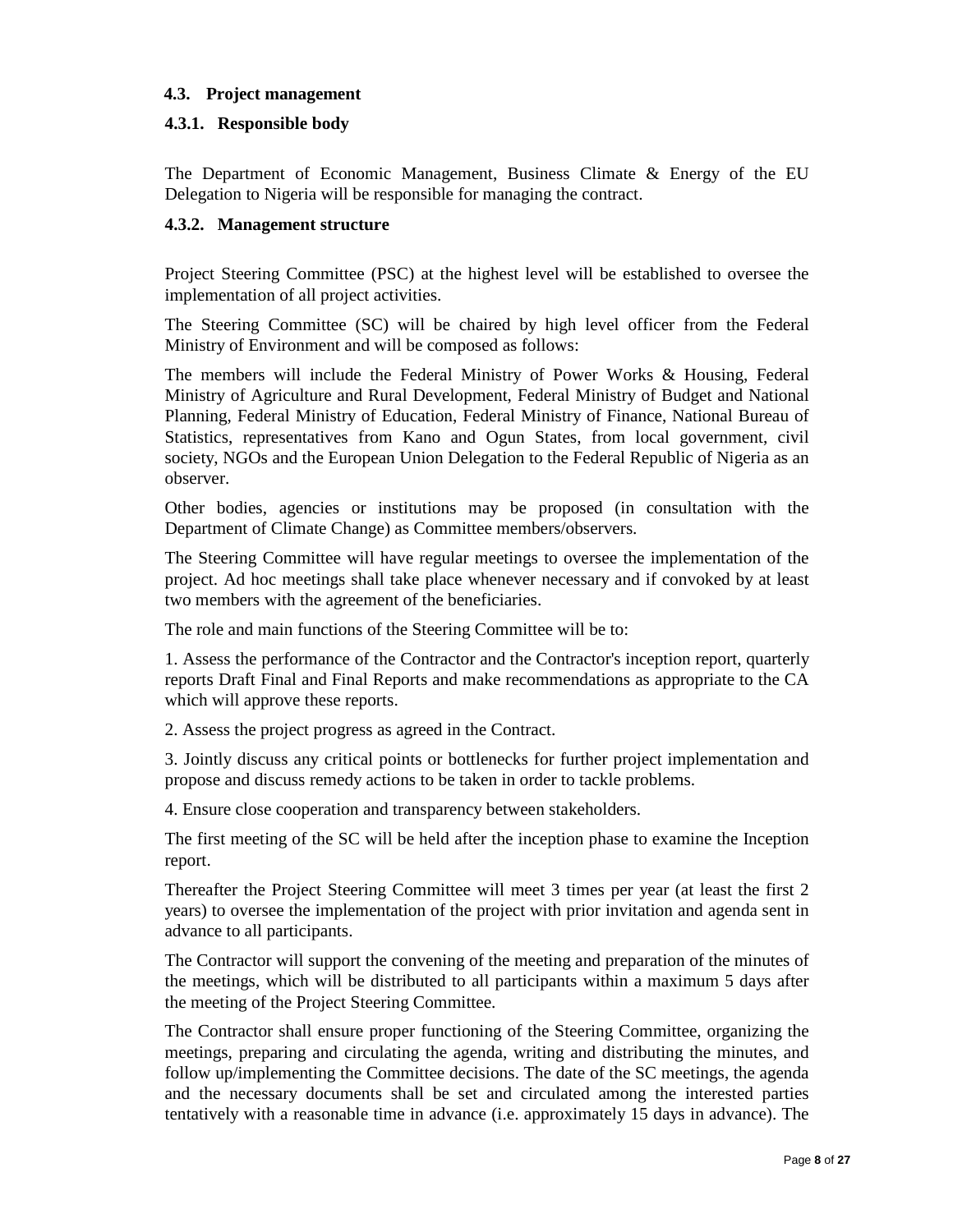Contractor has to keep them in a file as project documentation. These tasks will be performed in co-ordination with the Department of Climate Change of the Federal Ministry of Environment. During the inception phase of the project, a detailed working plan will be developed in cooperation with the Ministry.

The Contractor has overall responsibility for ensuring sufficient visibility for project activities.

The Project Steering Committee (PSC) will be established to monitor the activities identified in the various phases of the Project in an adequate way. It will operate as Advisory Committee and shall approve all project reports.

## **Working Group (WG) Meetings**

Besides the PSC, technical working group will be held regularly. DCC under the Federal Ministry of Environment will be responsible for the secretariat of the PSC. This will strengthen the links between the three results and their contribution to climate change mitigation under DCC and in the framework of the NDC implementation process.

The Contractor will be responsible for organization of WG meetings, preparation and circulation the agenda at least 7 days before the actual date; timely submission of any materials for comments to the WG members at least one week before meeting; preparation and distribution of WG minutes of meeting to all WG members.

The Contractor has to provide and cover the costs for premises, presentations and printing materials for these WG meetings taking into account that it will last approximately half of working day with minimum 15 participants. Working language will be English.

Minutes of WG meetings and other meetings that Contracting Authority or Department of Climate Change (FMoE) may request, Contractor shall prepare within 3 working days following relevant meetings.

#### **4.3.3. Facilities to be provided by the Contracting Authority and/or other parties**

The Contracting Authority or/and the Federal Ministry of Environment shall supply the Contractor promptly with any useful information and/or documentation which may be relevant to the performance of the Contract.

No facilities shall be provided by the Contracting Authority and other parties. The Contractor team shall provide with its own facilities.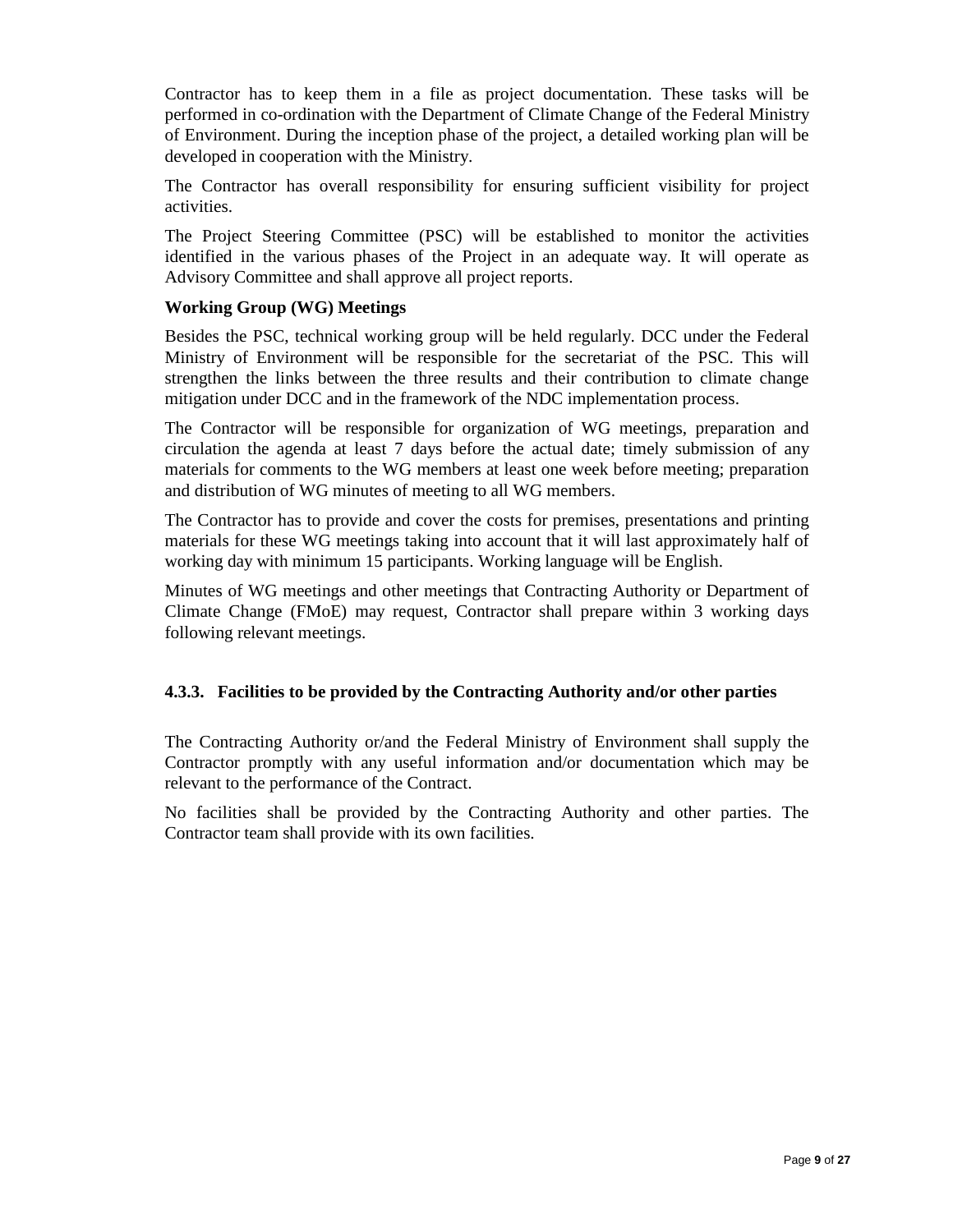# **5. LOGISTICS AND TIMING**

## **5.1. Location**

The location of the assignment of the Contractor will be Abuja, Nigeria.

However, the consultant will be required to travel regularly throughout Nigeria, especially in Kano State and Ogun State, for purposes of data collection, fact finding, visiting relevant existing infrastructures and local authorities, workshops, training and capacity building purposes.

## **5.2. Start date & period of implementation**

The indicative start date is August 2019 and the period of implementation of the contract will be 48 months from this date. Please see Articles 19.1 and 19.2 of the Special Conditions for the actual start date and period of implementation.

## **6. REQUIREMENTS**

## **6.1. Staff**

The Contractor shall provide adequate staff (in terms of expertise and time allocation) as well as the necessary equipment in order to efficiently complete all of the activities required under the scope of work and to finally achieve the specific and overall objectives of the project.

Civil servants and other staff of the public administration of the partner country or international/regional organisation based in the country, shall only be approved to work as expert if well justified. The justification should be submitted with the tender and shall include information on the added value the expert will bring as well as proof that the expert is seconded or on personal leave.

#### **6.1.1. Key experts**

Key experts have a crucial role in implementing the contract. These terms of reference contain the required key experts' profiles. The tenderer shall submit CVs and Statements of Exclusivity and Availability for the following key experts:

#### **Key expert 1: Team Leader**

The team leader will be a position of at least 800 working days over the 48 month contract duration. 100% of these working days should be spent in Nigeria. The team leader will be responsible for the overall technical delivery of contract outputs and the quality control of contract implementation. S/he is expected to have a key role in all technical aspects of the contract as well.

#### **Qualifications and skills**

- As a minimum, a relevant university degree, preferably with an MSc, or equivalent, in law, environmental sciences or international relations or other related field.
- Excellent fluency in written and spoken English; required ability to be permanently based in Nigeria for around 4 years.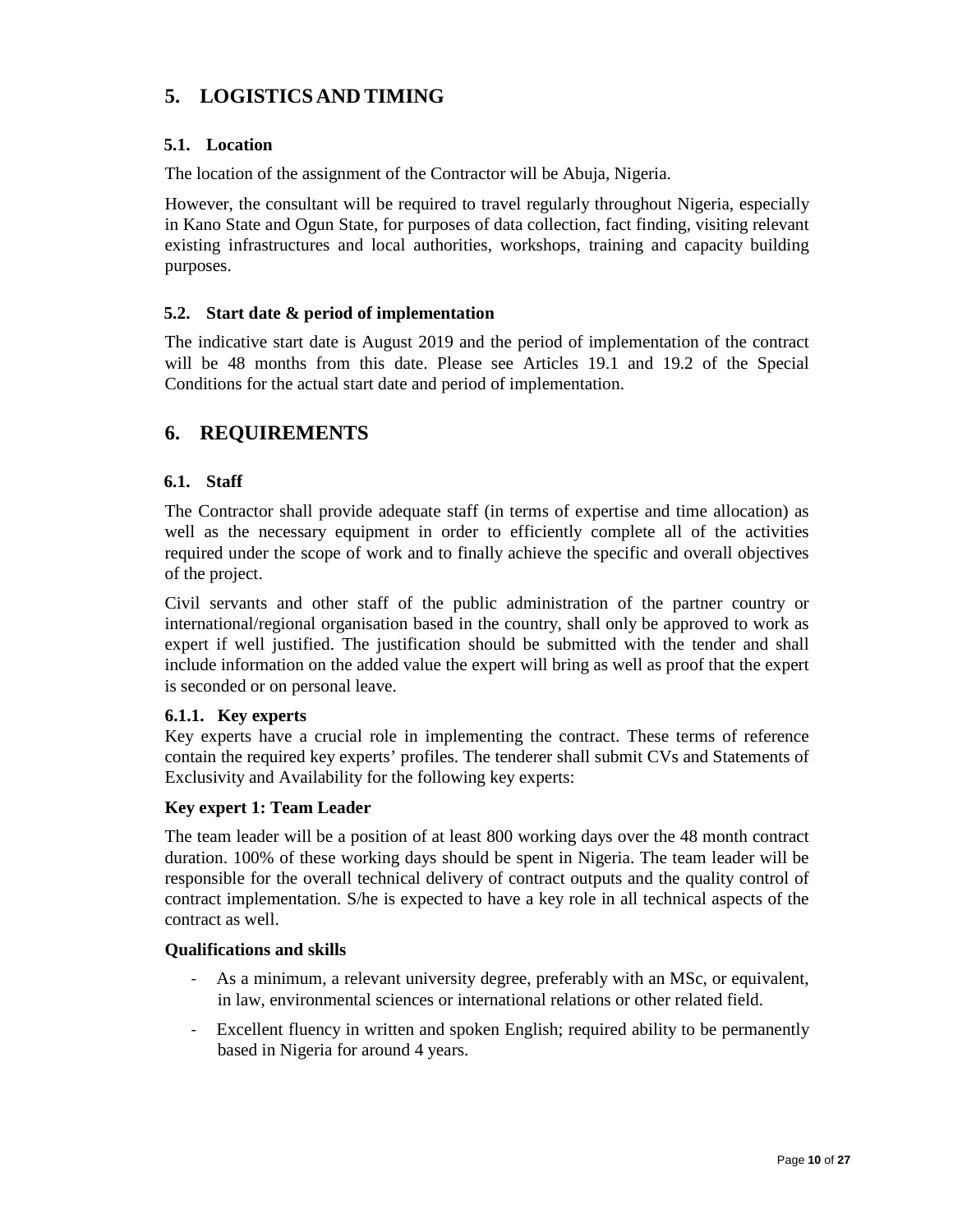As a minimum high quality analytical and document drafting skills, which can be demonstrated by reference to a recent (the previous 3 years) report that he/she has authored.

#### **General professional experience**

- Demonstrable capacity to efficiently manage a project involving the multiple counterparts/teams, to be proven by experience involving a team of at least 5 members, within the past 8 years.
- At least 12 years of professional experience relevant to the purpose of this contract, out of which at least 5 years of experience must be in an African country.
- As a minimum, two project references related to the subject matter of the current contract in African countries.
- Demonstrable knowledge and very good understanding of the environmental and climate change mechanisms, systems and of the international climate negotiation process.
- Knowledge of Nigeria's situation in the field of environment and/or energy and/or waste management is regarded as a strong advantage.

#### **Specific professional experience**

- Demonstrable experience in capacity development in African context, as regards any of the following (as demonstrated by list of recent projects of this kind, and brief mention of the responsibility in the project):
	- Environmental and climate change negotiation process INDC-NDC, institutional and legislative capacity building.
	- Developing climate policies and measures.
	- Demonstrable experience in leading national or multi-national or regional projects related to environment and climate change (including experience in coordination of teams of at least 5 members) of at least 2 years, as well as an understanding of legal and implementation issues, particularly with regard to energy and waste management.

#### **Key expert 2: Senior expert on MRV and Greenhouse gases (GHG) inventory**

The Key Expert 2 will be a position of at least 800 working days over the 48 month contract duration. 100% of these working days should be spent in the Nigeria.

#### **Qualifications and skills**

- As a minimum, a relevant university degree, preferably with an MSc, or equivalent, in environmental sciences, engineering, or economics or other related fields.
- Excellent fluency in written and spoken English.
- As a minimum, relevant GHG inventory experience with a good overview of the UNFCCC reporting and review process and/or general IPCC inventory guidance and/or Monitoring Mechanism Regulation (MMR)/ reporting requirements.
- Working successfully with public authorities including Ministries or regional or local governments, with communication skills that foster cooperation and partnership building.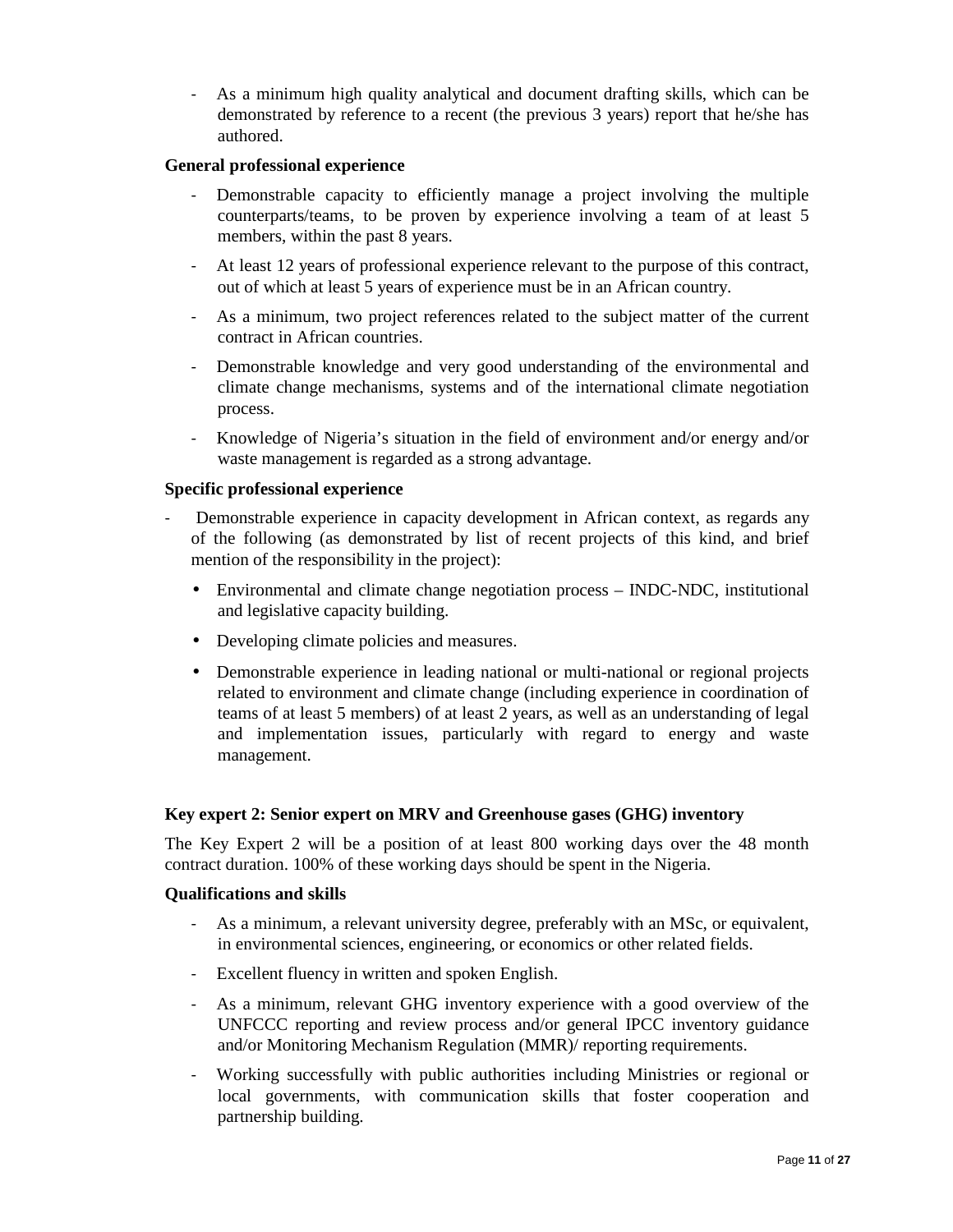As a minimum high quality analytical and document drafting skills, which can be demonstrated by reference to a recent (the previous 3 years) report that he/she has authored.

#### **General professional experience**

- As a minimum, the Key Expert should demonstrate at least 12 years of professional experience related to the subject matter of the current contract, out of which at least 5 years of experience must be in an African country.
- As a minimum, the Key Expert should provide project references in the last 8 years related to the climate change action under the UNFCCC process to which they participated.
- Demonstrable deep knowledge and very good understanding of the international climate negotiation process and related mechanisms.

#### **Specific professional experience**

- A minimum of 6 years of experience in jobs requiring a deep knowledge on greenhouse gas monitoring and reporting, compilation and reviewing of national GHG inventory reports, as well as maintaining and managing GHG inventories.
- A minimum of 6 years of demonstrated working experience in working on MRV topics (i.e. domestic and/or international ones).
- A minimum of 6 years of demonstrated experience in implementation and/or enforcement related to a range of topics of the international climate change negotiation process and similar.

#### **Key expert 3: Senior expert on Waste management**

The Key expert 3 will be a position of at least 800 working days over the 48 month contract duration. 100% of these working days should be spent in the Nigeria.

#### **Qualifications and skills**

- As a minimum, a relevant university degree, preferably with an MSc, or equivalent, in environmental sciences/management, Solid Waste Management (SWM), Financial Management, engineering or related field.
- Excellent fluency in written and spoken English.
- Management of projects/programmes in the field of SWM, with a special focus on low and middle income economies.
- Working successfully with public authorities including Ministries or regional or local governments in similar assignments.
- Strong communication and analytical skills.

#### **General professional experience**

- As a minimum, the Key Expert should demonstrate at least 12 years of professional experience related to the subject matter of the current contract, out of which at least 5 years of experience must be in an African country.
- As a minimum, the Key Expert should provide project references in the last 5 years related to the solid waste management in the African context.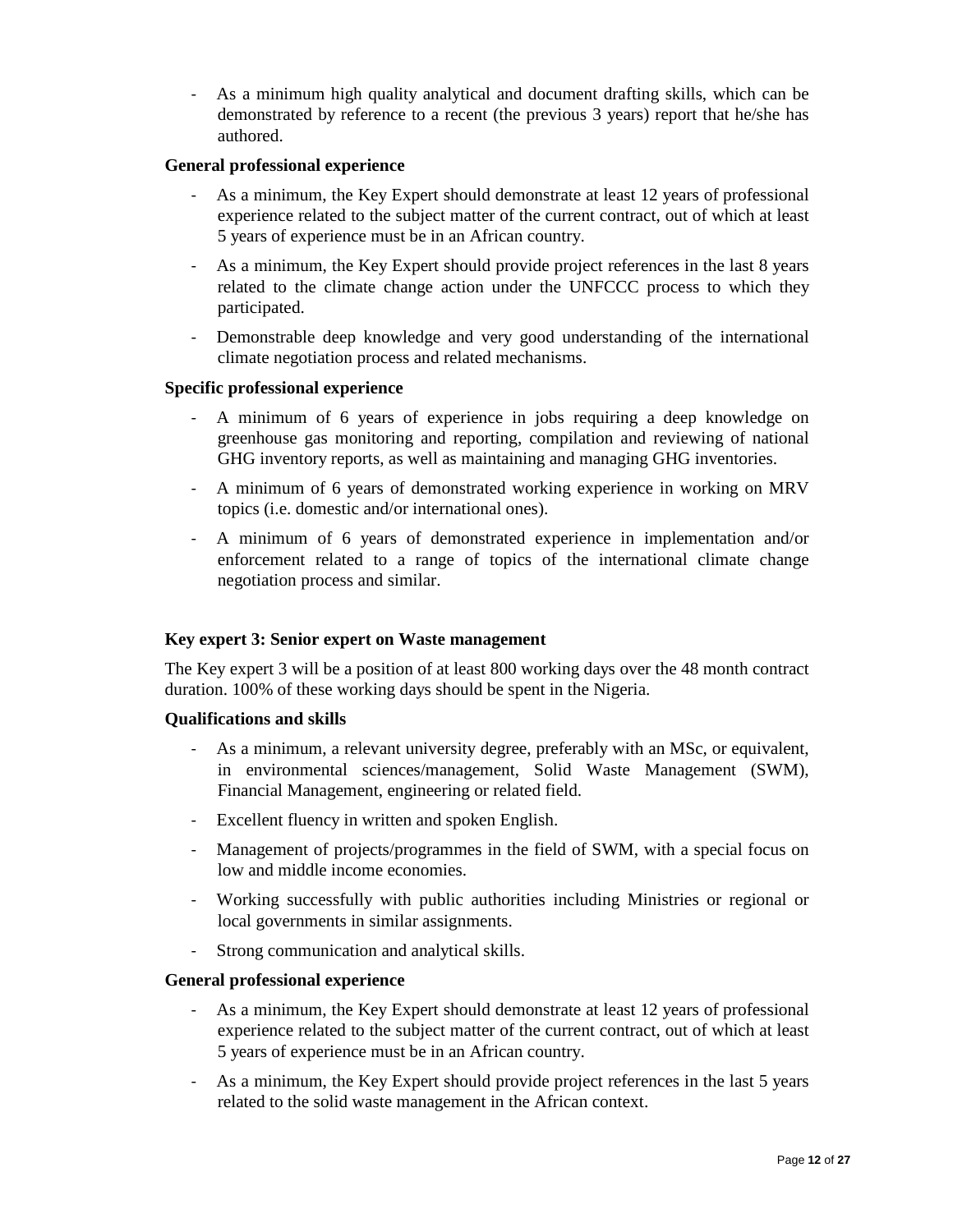- 10 years general professional experience with emphasis on experience in public services sector.
- Experience in operating and/or monitoring of public services will be an advantage.
- Demonstrable knowledge and good understanding of the international climate negotiation process and related mechanisms will be regarded as a strong advantage.

#### **Specific professional experience**

- Minimum 12 years' experience in jobs requiring a deep knowledge on solid waste management protocols, procedures, guidelines and regulation system.
- Minimum 10 years' experience in Communicating Solid Waste Program policies, regulatory interpretations and technical issues.
- Working experience within the African regional context dealing with reviewing siting and/or approval of engineering, ground water monitoring plans and/or technical plans for solid waste management sites and/or solid waste treatment and disposal facilities and similar will be regarded as a strong advantage.
- Experience in developing, finalizing and overseeing annual solid waste program budget in coordination with national stakeholders will be regarded as a strong advantage.

#### **Key expert 4: Climate Change communication and capacity building expert**

The Key expert 4 will be a position of at least 800 working days over the 48 month contract duration. 100% of these working days should be spent in Nigeria.

#### **Qualifications and skills**

- As a minimum, a relevant university degree, preferably with an MSc, or equivalent in journalism, communication, international relations with special knowledge of IT and website systems.
- Excellent fluency in written and spoken English.
- Demonstrated expert experience in preparing media and communication strategy, including lobbying and advocacy strategies.

#### **General professional experience**

- As a minimum, the Key Expert should demonstrate at least 12 years of relevant professional experience related to the subject matter of the current contract, out of which at least 5 years must be in an African country.
- As a minimum, the Key Expert should provide 3 project references in the last 8 years related to the climate change and/or environment and/or sustainable development, facilitating contact with media in preparation of international conferences, workshops and other relevant events at which project publications will be presented and discussed.
- Demonstrable deep knowledge and very good understanding of the international climate negotiation process and related mechanisms.
- Demonstrable deep knowledge in using networking to facilitate the development of public debated on topics presented in the publications, including but not limited to facilitating television and other media appearances.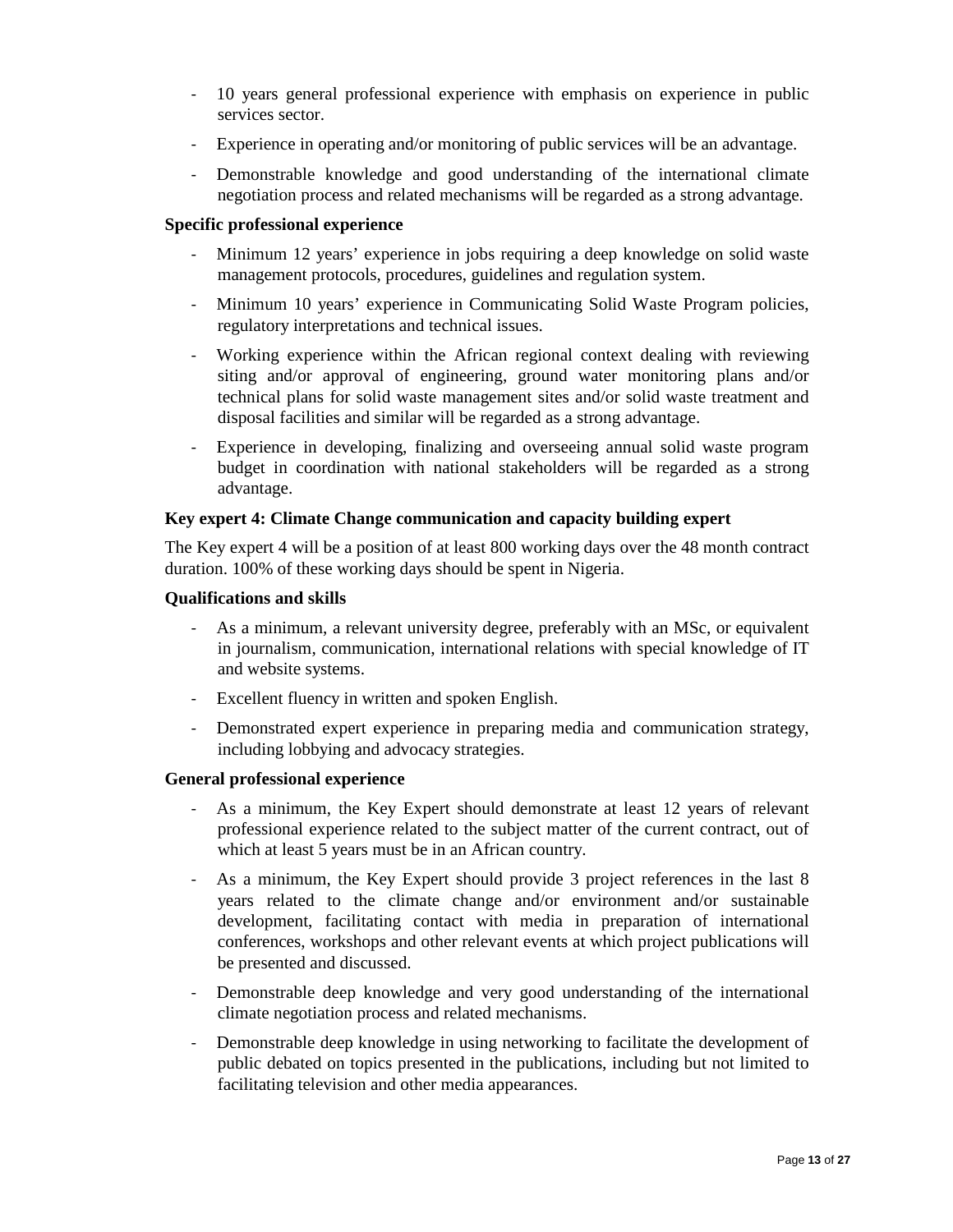#### **Specific professional experience**

- A minimum of 12 years of experience in jobs requiring a deep knowledge on climate negotiation debate matured through participation at international meetings/fora on sustainable development and/or climate change.
- A minimum of 6 years of working experience in reforming communication system, in professional and organizational capacity development, including designing and implementing large scale training programs.

All experts must be independent and free from conflicts of interest in the responsibilities they take on.

#### **6.1.2. Non-key experts**

The minimum requirements for non-key experts for this contract are the followings:

Qualifications and skills: At least a bachelor's degree or equivalent.

Non-exhaustive list of expertise that might be required for this project:

- $\triangleright$  Renewable energies,
- $\triangleright$  Smart Grids,
- $\triangleright$  Energy storage,
- $\triangleright$  Off-grid expertise,
- $\triangleright$  Climate action (mitigation and to some extend adaptation),
- Legal, governance, economic, engineering expertise,
- $\triangleright$  Environmental Financing Expert;
- $\triangleright$  Institutional Building Expert;
- $\triangleright$  Investment project management expert;
- $\triangleright$  Financial Planning expert;
- $\triangleright$  Waste management: technical, policy, legal and financial expertise;
- $\triangleright$  Communication expert and advocacy expert;
- $\triangleright$  IT expertise;
- $\triangleright$  Training and capacity building,
- $\triangleright$  Any other sector as need arise.

CVs for non-key experts should not be submitted in the tender but the tenderer will have to demonstrate in their offer that they have access to experts with the required profiles.

The Contractor must select and hire other experts as required according to the profiles identified in the Organisation & Methodology and/or these Terms of Reference. It must clearly indicate the experts' profile so that the applicable daily fee rate in the budget breakdown is clear. All experts must be independent and free from conflicts of interest in the responsibilities they take on.

The selection procedures used by the Contractor to select these other experts must be transparent, and must be based on pre-defined criteria, including professional qualifications, language skills and work experience. The findings of the selection panel must be recorded. The selected experts must be subject to approval by the Contracting Authority and the Federal Ministry of Environment before the start of their implementation of tasks.

#### **6.1.3. Support staff & backstopping**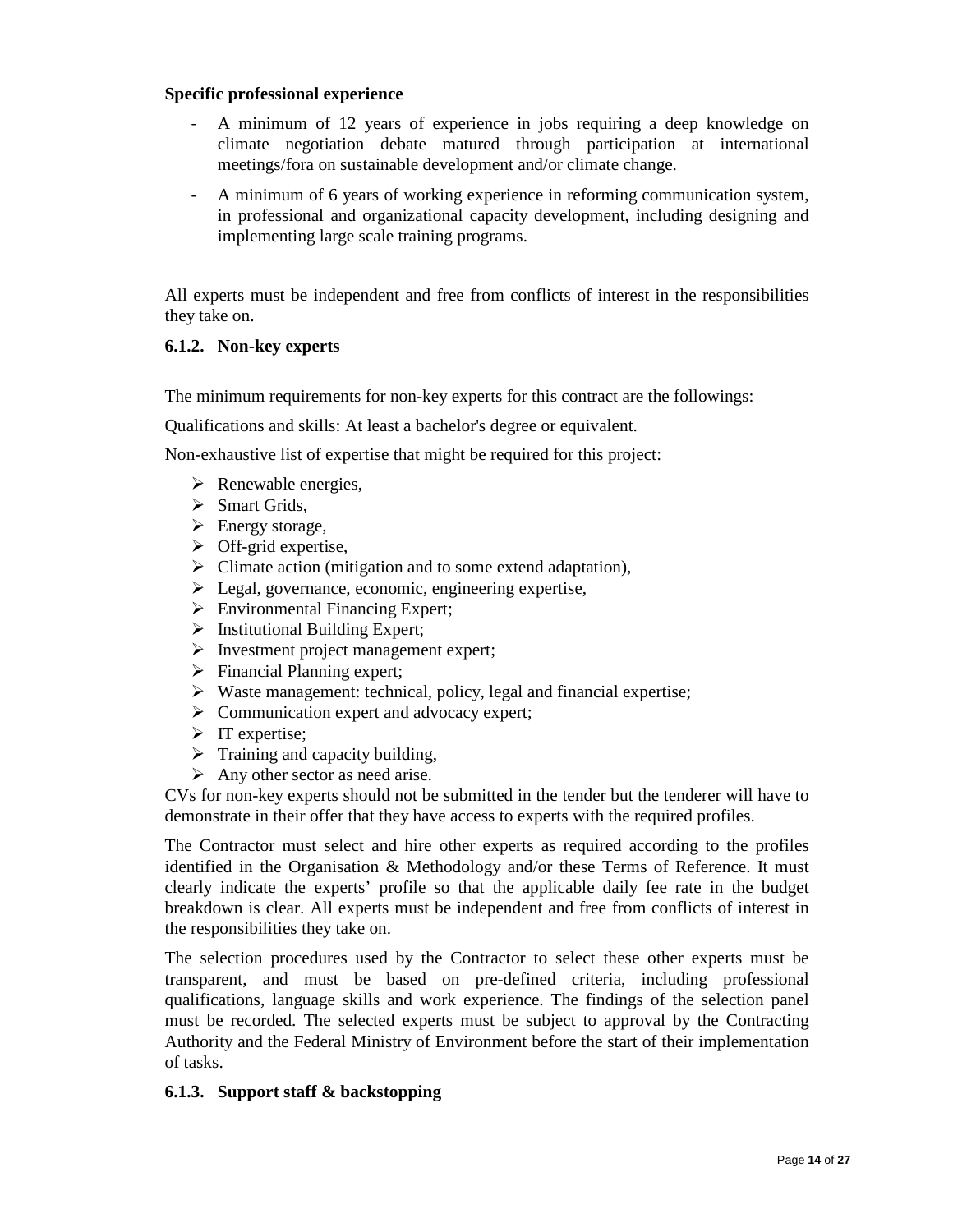The Contractor will provide support facilities to their team of experts (backstopping) during the implementation of the contract.

Backstopping and support staff costs must be included in the fee rates.

## **6.2. Office accommodation**

Office accommodation of a reasonable standard and of approximately 10 square metres for each expert working on the contract is to be provided by the Contractor.

The costs of the office accommodation are to be covered by the fee rates of the experts.

## **6.3. Facilities to be provided by the Contractor**

The Contractor must ensure that experts are adequately supported and equipped. In particular, it must ensure that there is sufficient administrative, secretarial and interpreting provision to enable experts to concentrate on their primary responsibilities. It must also transfer funds as necessary to support their work under the contract and to ensure that its employees are paid regularly and in a timely fashion.

The Contractor is required to:

- Arrange and finance by his own means accommodation, car, allowances, international travels, visa for KE and non-KE, local travels/transport, fuel, office rent, telecommunication costs, including internet modems and mobile phones, other related office running costs, insurances, provision of necessary office equipment (desk computer; printer; portable computer, standard software, consumables, etc.).
- Arrange and finance by his own means all other services, documentation, logistical support, etc. which is deemed necessary for the successful implementation of the contract.

All above costs will be considered as included in the expert's fees (Consultant offer), and any equipment will stay in the ownership of the Contractor after the expiry of the contract.

If the Contractor is a consortium, the arrangements should allow for maximum flexibility in project implementation.

#### **6.4. Equipment**

**No** equipment is to be purchased on behalf of the Contracting Authority / partner country as part of this service contract or transferred to the Contracting Authority / partner country at the end of this contract. Any equipment related to this contract that is to be acquired by the partner country must be purchased by means of a separate supply tender procedure.

#### **6.5. Incidental expenditure**

The provision for incidental expenditure covers ancillary and exceptional eligible expenditure incurred under this contract. It cannot be used for costs that should be covered by the Contractor as part of its fee rates, as defined above. Its use is governed by the provisions in the General Conditions and the notes in Annex V to the Contract. It covers:

- Travel costs, security services, visas for experts, subsistence allowances for missions outside the normal place of posting, undertaken as part of this contract.
- Costs of logistics for capacity building, events and meetings, costs related with organisation of workshops and trainings foreseen under the project (printing,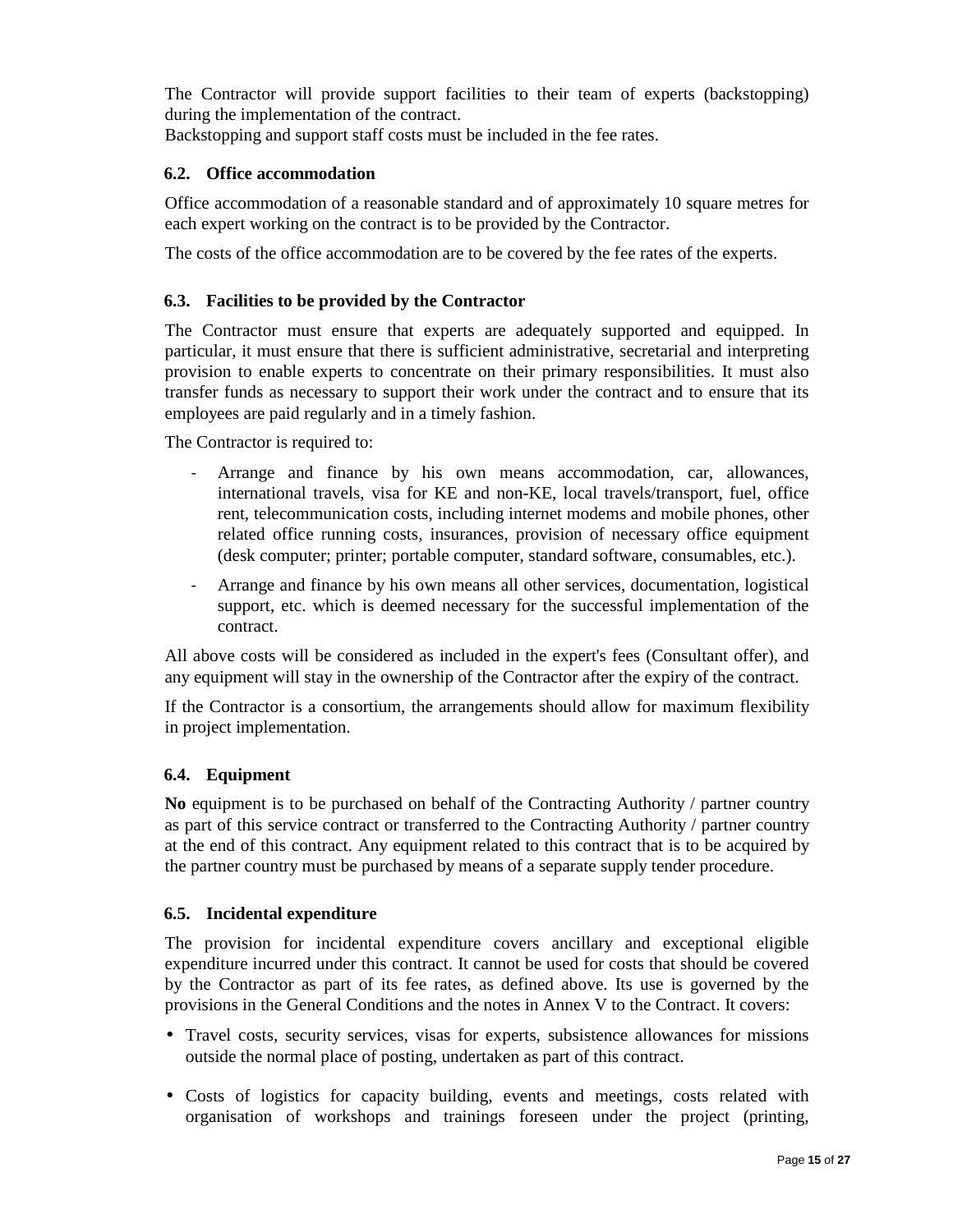interpretation, renting, catering etc.), including international and local travel (inter-state travels), per diem, provision of meals and accommodation for Beneficiary country officials and/or experts and/or staff and/or trainees.

• Security measures

The provision for incidental expenditure for this contract is EUR 2,050,000. This amount must be included unchanged in the Budget breakdown.

Daily subsistence costs may be reimbursed for missions foreseen in these terms of reference or approved by the Contracting Authority, and carried out by the contractor's authorised experts, outside the expert's normal place of posting.

The per diem is a maximum fixed flat-rate covering daily subsistence costs. These include accommodation, meals, tips and local travel, including travel to and from the airport. Taxi fares are therefore covered by the per diem. Per diem are payable on the basis of the number of nights spent on the mission by the contractor's authorised experts for missions carried out outside the expert's normal place of posting. The per diem may be paid in full or in half: for each night spent on the mission= 100% of the per diem rate is paid, for periods of missions not entailing overnight stay= 50% of the per diem rate is paid. Travelling time is to be regarded as part of the mission. When an expert travels during night time the full per-diem rate of the country of arrival shall be paid. In case of multi-country missions, the per diem rate of the country where the night is spent shall be paid. In case of longer stopovers in another country the per diem rate of the country where the stop-over takes place shall be paid.

Any subsistence allowances to be paid for missions undertaken as part of this contract must not exceed the per diem rates in force at the time of contract signature as published on the website -

http://ec.europa.eu/europeaid/funding/about-calls-tender/procedures-and-practical-guideprag/diems\_en

The Contracting Authority reserves the right to reject payment of per diem for time spent travelling if the most direct route and the most economical fare criteria have not been applied.

Prior authorisation by the Contracting Authority for the use of the incidental expenditure is not needed with the exception of international and local travel costs for beneficiary country officials (line Ministries or relevant public authorities) and/or experts and/or staff and/or trainees is needed. The reference to experts does not include the key or non key experts in the contract.

## **6.6. Lump sums**

No lump sums are foreseen in this contract.

#### **6.7. Expenditure verification**

The provision for expenditure verification covers the fees of the auditor charged with verifying the expenditure of this contract in order to proceed with the payment of any prefinancing instalments and/or interim payments.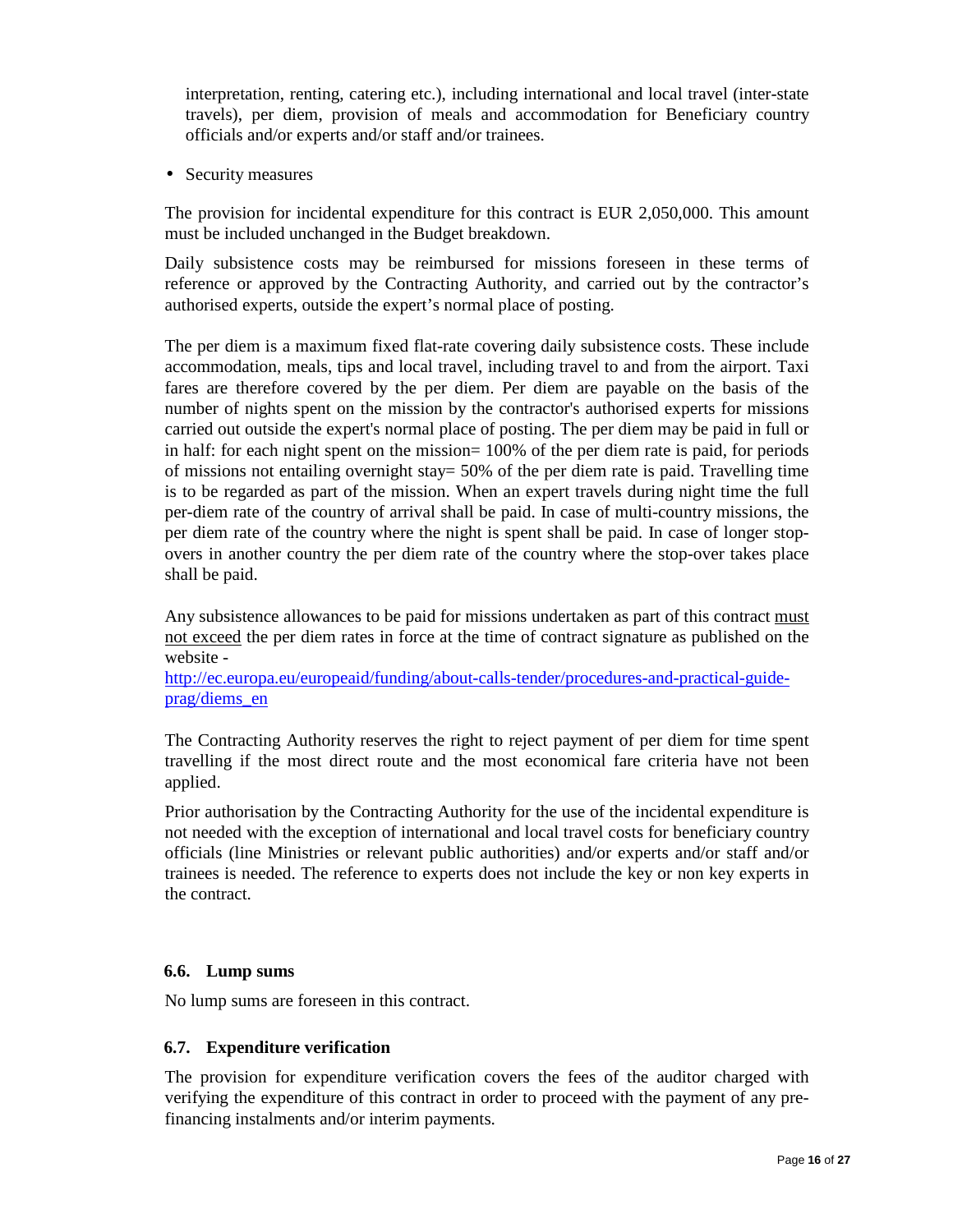The provision for expenditure verification for this contract is EUR 50,000.00. This amount must be included unchanged in the Budget breakdown.

This provision cannot be decreased but can be increased during execution of the contract.

## **7. REPORTS**

## **7.1. Reporting requirements**

Please see Article 26 of the general conditions. Interim reports must be prepared every six months during the period of implementation of the tasks. They must be provided along with the corresponding invoice, the financial report and an expenditure verification report defined in Article 28 of the general conditions. There must be a final report, a final invoice and the financial report accompanied by an expenditure verification report at the end of the period of implementation of the tasks. The draft final report must be submitted at least one month before the end of the period of implementation of the tasks.

Note that these interim and final reports are additional to any required in Section 4.2 of these terms of reference.

Each report must consist of a narrative section and a financial section. The financial section must contain details of the time inputs of the experts, incidental expenditure and expenditure verification.

To summarise, in addition to any documents, reports and output specified under the duties and responsibilities of each key expert above, the Contractor shall provide the following reports:

| <b>Content</b>                                                                                                                                                                                                                                                                                                                                                                                                                                                                                                 | <b>Time of submission</b>                                                              |
|----------------------------------------------------------------------------------------------------------------------------------------------------------------------------------------------------------------------------------------------------------------------------------------------------------------------------------------------------------------------------------------------------------------------------------------------------------------------------------------------------------------|----------------------------------------------------------------------------------------|
| Analysis of existing situation and work plan<br>for the project.<br>Maximum 20 pages to be produced no later<br>than two months from the start of<br>implementation. In the report the Contractor<br>shall describe e.g. initial findings, progress<br>in collecting data, any difficulties<br>encountered or expected in addition to the<br>work programme and staff travel. The<br>Contractor should proceed with his/her work<br>unless the Contracting Authority sends<br>comments on the Inception Report | No later than two<br>month after the start<br>of implementation.                       |
| Short description of progress (technical and<br>financial) including problems encountered;<br>planned work for the next 6 months<br>accompanied by an invoice and the<br>expenditure verification report.<br><b>Interim reports</b> must be prepared every six<br>months during the period of implementation<br>of the tasks. They must be provided along<br>with the corresponding invoice, the financial                                                                                                     | No later than 1 month<br>after the end of each<br>6-month<br>implementation<br>period. |
|                                                                                                                                                                                                                                                                                                                                                                                                                                                                                                                | report and an expenditure verification report                                          |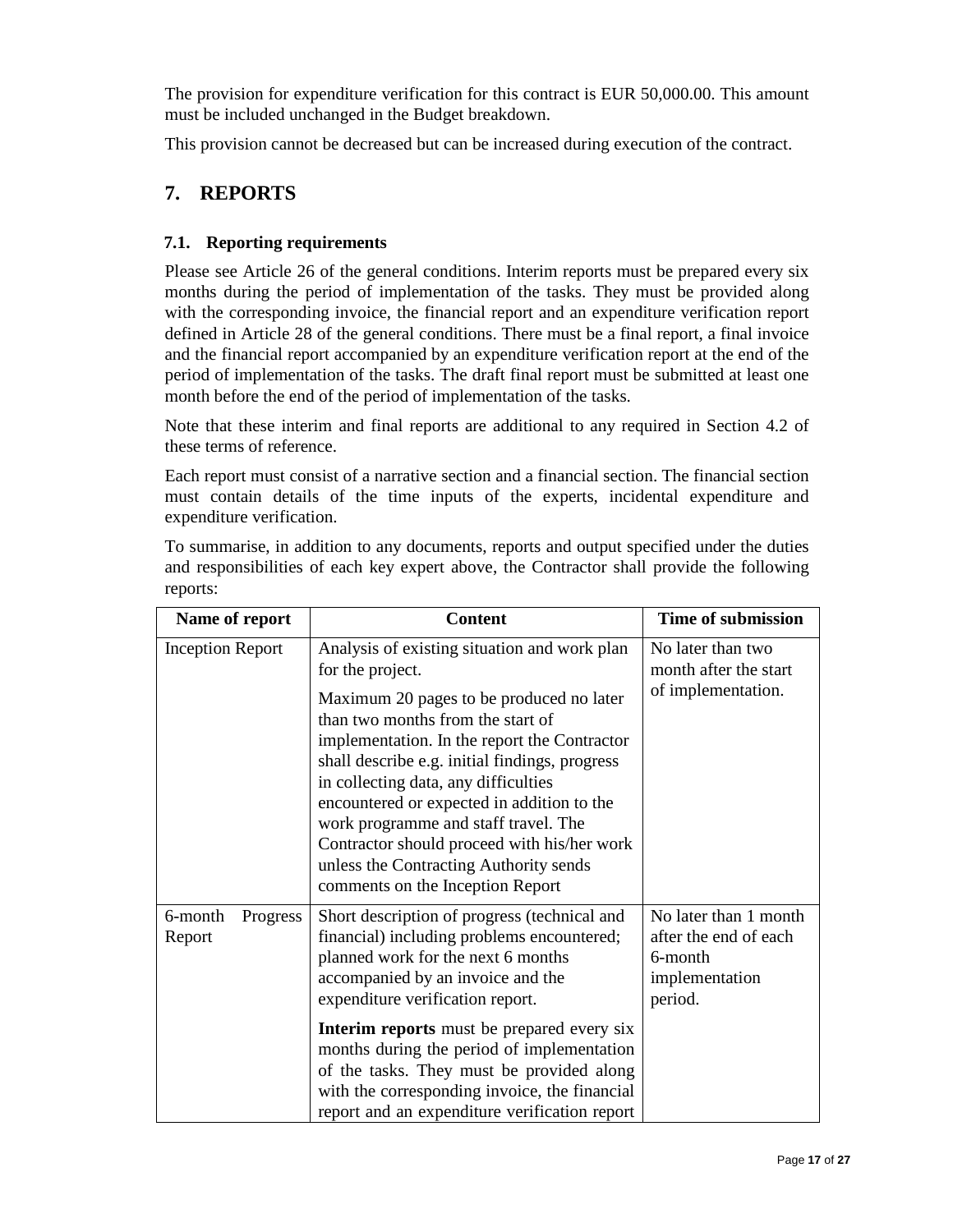|                           | defined in Article 28 of the General<br>Conditions.                                                                                                                                                                                                                                                          |                                                                                                                                    |
|---------------------------|--------------------------------------------------------------------------------------------------------------------------------------------------------------------------------------------------------------------------------------------------------------------------------------------------------------|------------------------------------------------------------------------------------------------------------------------------------|
| <b>Draft Final Report</b> | Short description of achievements including<br>problems encountered and<br>recommendations.<br><b>Draft final report</b> of maximum 50 pages<br>(main text, excluding annexes). This report<br>shall be submitted no later than one month<br>before the end of the period<br>-of<br>implementation of tasks. | No later than 1 month<br>before the end of the<br>implementation<br>period.                                                        |
| <b>Final Report</b>       | Short description of achievements including<br>problems encountered and<br>recommendations; a final invoice and the<br>financial report accompanied by the<br>expenditure verification report.                                                                                                               | Within 1 month of<br>receiving comments<br>on the draft final<br>report from the Project<br>Manager identified in<br>the contract. |

## **7.2. Submission & approval of reports**

1 original and 3 copies of the reports referred to above must be submitted to the Project Manager identified in the contract. The reports must be written in English. The Project Manager is responsible for approving the reports.

Both the interim and final report should first be submitted by deadlines as per section 7.1 in draft to the project manager by email for comments and possible requests for amendment, prior to submission of the final version. In the absence of comments and/or approval by the project manager within the set deadline (i.e. 3 weeks), the reports are deemed to be approved.

# **8. MONITORINGAND EVALUATION**

#### **8.1. Definition of indicators**

- Number and attendance in meetings, workshops and other events organised as part of the project;
- Number and quality of documents/reports/guidance documents drafted and published as part of the project activities, including progress reports;
- Number and quality of specific institutional frameworks, systems set up and/or reorganised for climate cooperation and waste management;
- Number and quality of specific tools and inventories, e.g. emission inventories, common reporting format tables, etc.;
- Number and quality of initiatives aimed at raising awareness of the general public and the private sector on climate and of local stakeholders involved;
- Degree of cooperation and integration of the project with other related programmes, donor activities (see Section 1.5) and EU policy or other EU regional initiatives;